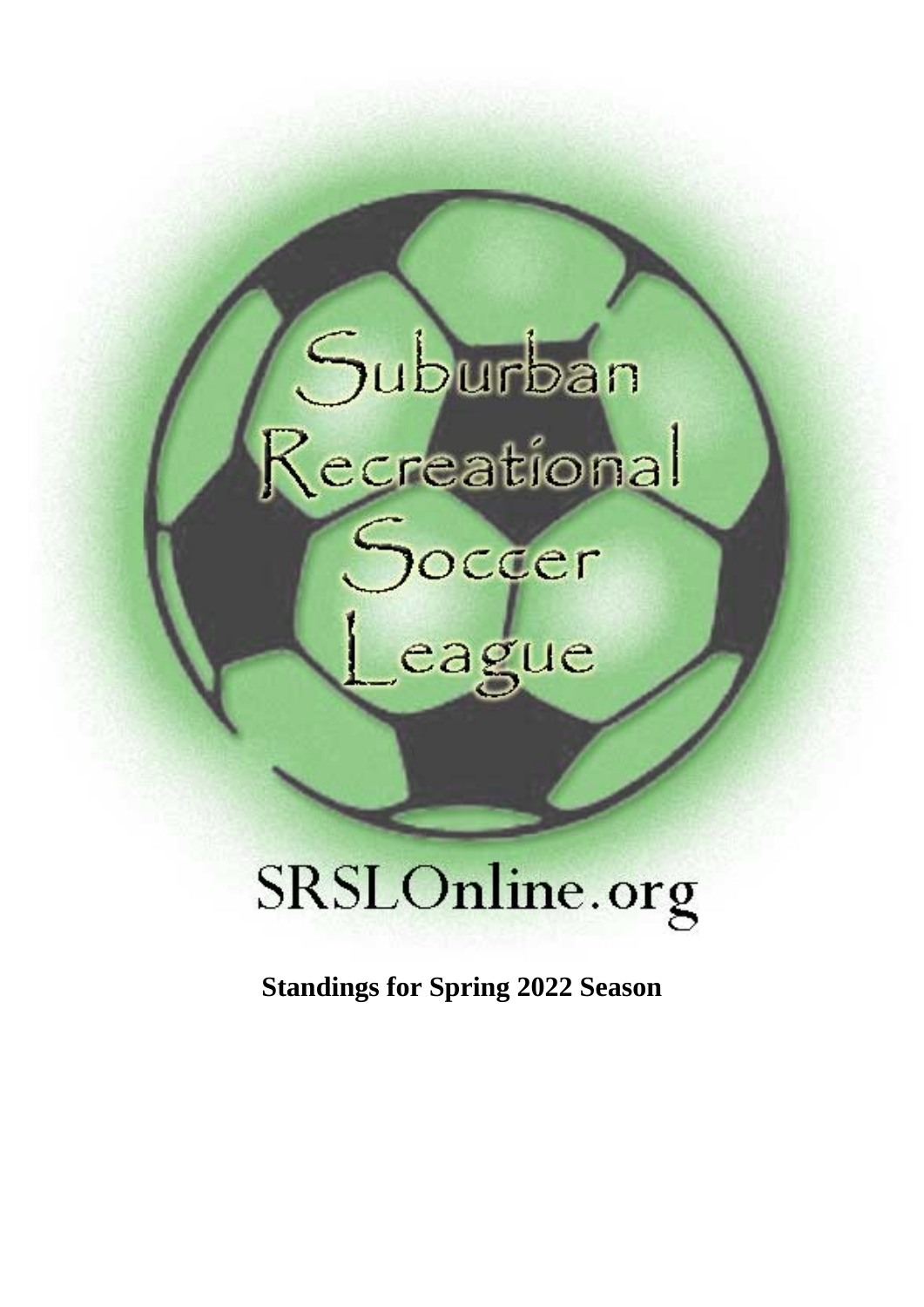### **Table of Contents**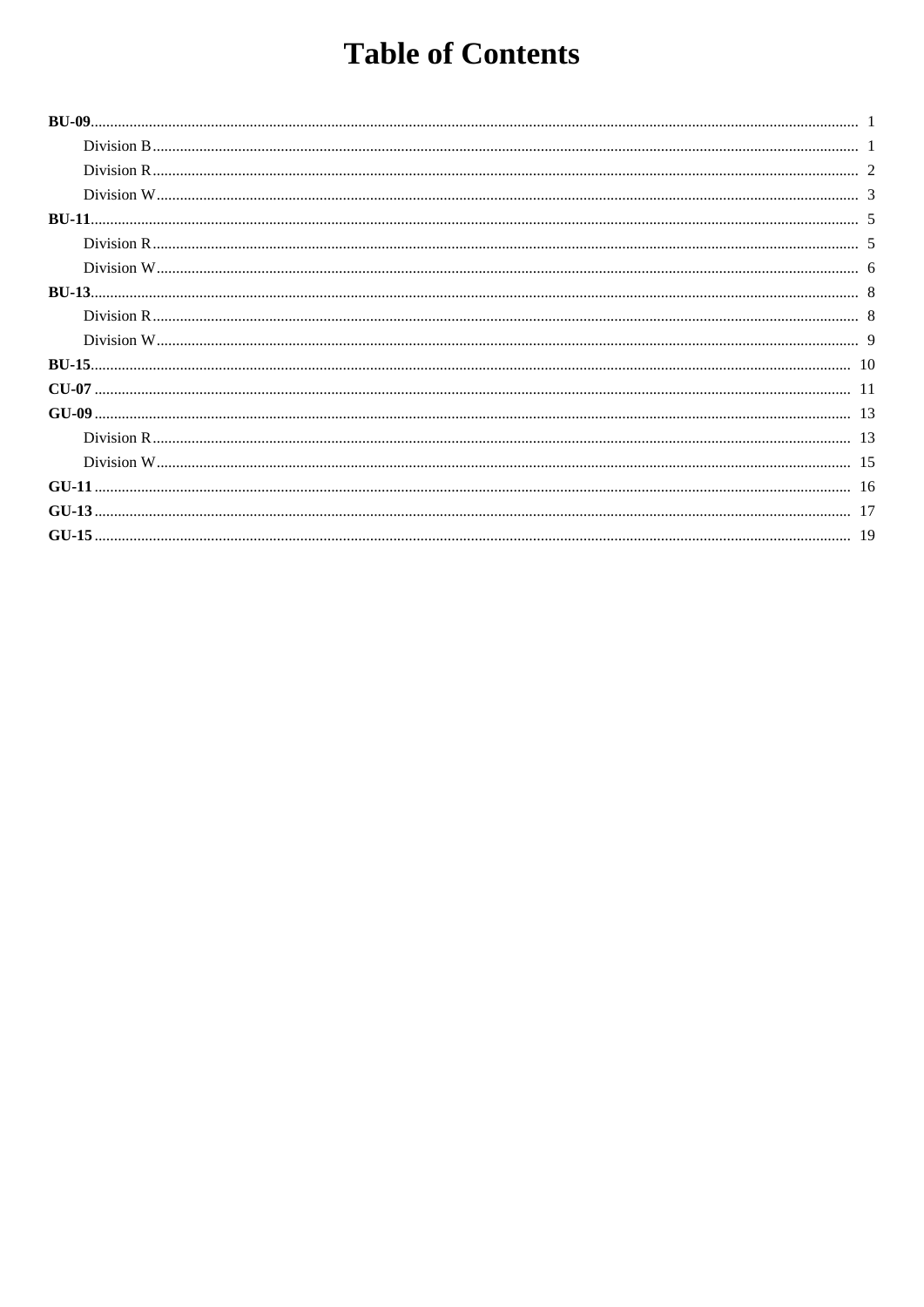### **Boys Under 09 - Division B**

| City                 | Name            | Color     |
|----------------------|-----------------|-----------|
| <b>Broadview Hts</b> | Ryan Carlo      | Orange    |
| Brooklyn 1           | Melissa Rodrigo | White     |
| Brooklyn 2           | Jenna Melia     | Navy Blue |
| <b>Brooklyn Hts</b>  | Nathan Podell   | NavyGold  |
| <b>Valley View</b>   | Skip Wilson     | Royal     |

| Rank | City                 | <b>Wins</b> | Losses | <b>Ties</b> | Points |
|------|----------------------|-------------|--------|-------------|--------|
|      | <b>Valley View</b>   |             |        |             | 16     |
|      | Brooklyn 1           |             |        |             |        |
|      | <b>Brooklyn Hts</b>  |             |        |             |        |
|      | <b>Broadview Hts</b> |             |        |             |        |
|      | Brooklyn 2           |             |        |             |        |

| GM # | Date     | Time      | Home                 | Away                 | Score    | Waiver    |
|------|----------|-----------|----------------------|----------------------|----------|-----------|
|      | 05182022 | 7:00 PM   | Brooklyn 2           | <b>Valley View</b>   | $1 - 4$  | No.       |
| 8    | 05182022 | 6:00 PM   | Brooklyn 1           | <b>Broadview Hts</b> | $5 - 2$  | No        |
| 36   | 04122022 | 6:00 PM   | <b>Valley View</b>   | <b>Broadview Hts</b> | $7-2$    | Yes       |
| 37   | 04132022 | 6:00 PM   | <b>Brooklyn Hts</b>  | Brooklyn 2           | $2 - 0$  | Yes       |
| 44   | 04232022 | 10:30 AM  | <b>Broadview Hts</b> | <b>Brooklyn Hts</b>  | $6 - 1$  | Yes       |
| 61   | 04232022 | 1:30 PM   | <b>Valley View</b>   | Brooklyn 1           | $9 - 4$  | <b>No</b> |
| 78   | 04302022 | $9:00$ AM | <b>Brooklyn Hts</b>  | <b>Valley View</b>   | $3-8$    | Yes       |
| 84   | 05152022 | 10:30 AM  | Brooklyn 2           | Brooklyn 1           | $1 - 4$  | No        |
| 122  | 05052022 | 6:00 PM   | Brooklyn 1           | <b>Brooklyn Hts</b>  | $2 - 2$  | <b>No</b> |
| 147  | 05072022 | 1:30 PM   | <b>Broadview Hts</b> | Brooklyn 2           | $12 - 6$ | Yes       |
| 154  | 05102022 | 6:00 PM   | Brooklyn 2           | <b>Brooklyn Hts</b>  | $5-5$    | <b>No</b> |
| 168  | 05142022 | 9:00 AM   | <b>Valley View</b>   | Brooklyn 2           | $11 - 2$ | Yes       |
| 177  | 05142022 | 10:30 AM  | <b>Broadview Hts</b> | Brooklyn 1           | $6 - 7$  | No        |
| 211  | 05212022 | 9:00 AM   | <b>Brooklyn Hts</b>  | <b>Broadview Hts</b> | $4 - 3$  | Yes       |
| 212  | 05212022 | 9:00 AM   | Brooklyn 1           | <b>Valley View</b>   | $3 - 3$  | No        |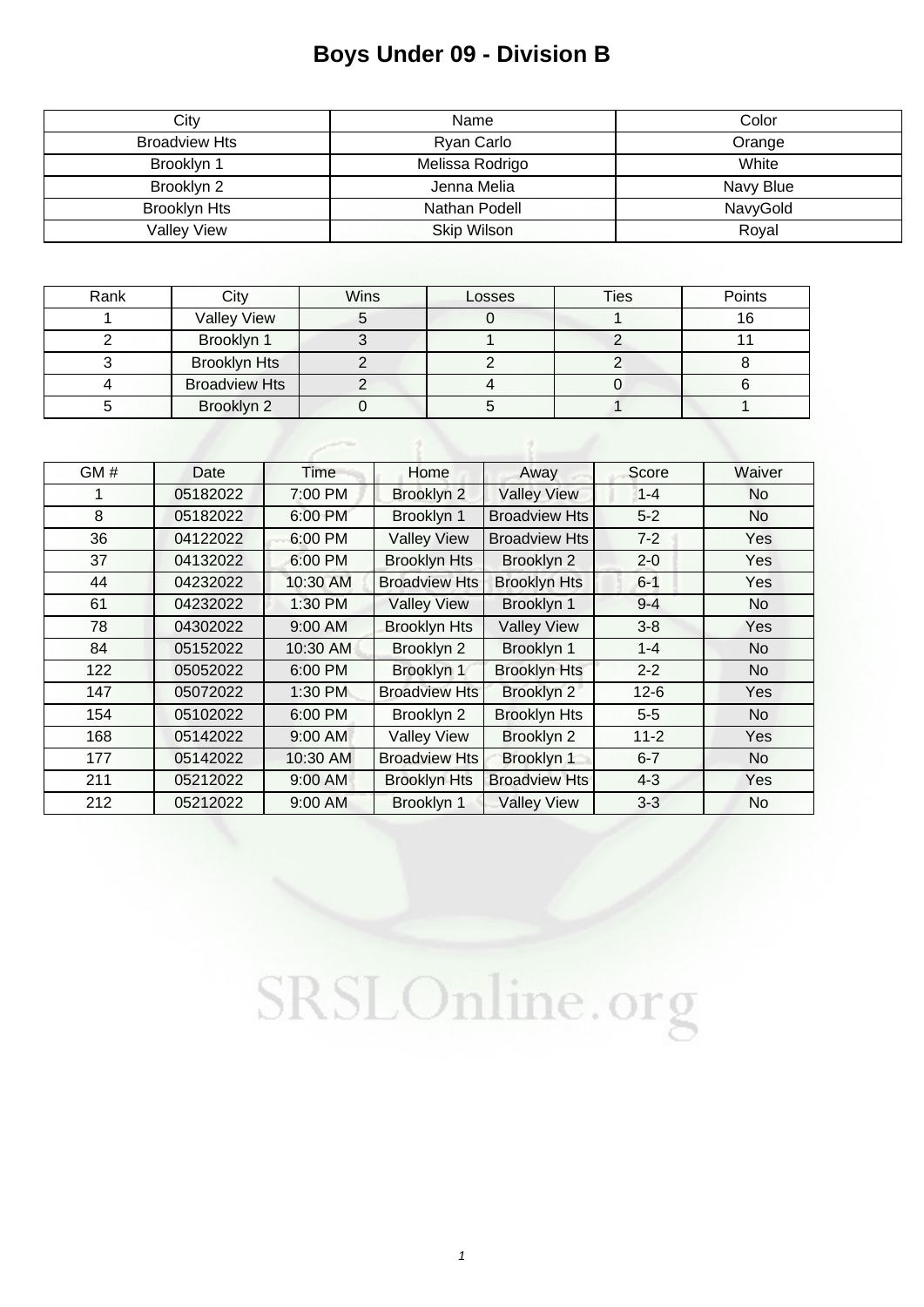### **Boys Under 09 - Division R**

| City                   | Name           | Color       |
|------------------------|----------------|-------------|
| <b>Broadview Hts 1</b> | Jens Strietzel | Purple      |
| <b>Broadview Hts 2</b> | Milan Kubit    | Red         |
| Independence           | Lindsy Clymer  | YellowBlack |
| Parma Hts              | Debbie Straw   | Navy        |

| Rank | City                   | <b>Wins</b> | Losses | <b>Ties</b> | Points |
|------|------------------------|-------------|--------|-------------|--------|
|      | Independence           |             |        |             | 15     |
|      | <b>Broadview Hts 2</b> |             |        |             | 10     |
|      | <b>Broadview Hts 1</b> |             |        |             |        |
|      | Parma Hts              |             |        |             |        |

| GM#            | Date     | Time     | Home                 | Away                 | Score   | Waiver    |
|----------------|----------|----------|----------------------|----------------------|---------|-----------|
| $\overline{2}$ | 05192022 | 7:00 PM  | Parma Hts            | Independence         | $0 - 4$ | <b>No</b> |
| 15             | 05282022 | 12:00 PM | <b>Broadview Hts</b> | <b>Broadview Hts</b> | $0-5$   | <b>No</b> |
|                |          |          |                      | 2                    |         |           |
| 39             | 05242022 | 6:00 PM  | <b>Broadview Hts</b> | Parma Hts            | $5-2$   | <b>No</b> |
|                |          |          | 2                    |                      |         |           |
| 40             | 04232022 | 9:00 AM  | Independence         | <b>Broadview Hts</b> | $4 - 2$ | <b>No</b> |
|                |          |          |                      |                      |         |           |
| 71             | 04262022 | 6:00 PM  | <b>Broadview Hts</b> | Independence         | $4 - 3$ | <b>No</b> |
|                |          |          | 2                    |                      |         |           |
| 95             | 04302022 | 12:00 PM | Parma Hts            | <b>Broadview Hts</b> | $3 - 4$ | <b>No</b> |
|                |          |          |                      |                      |         |           |
| 123            | 05072022 | 9:00 AM  | <b>Broadview Hts</b> | <b>Broadview Hts</b> | $7 - 3$ | <b>No</b> |
|                |          |          | 2                    |                      |         |           |
| 159            | 05102022 | 7:00 PM  | Independence         | Parma Hts            | $6 - 4$ | <b>No</b> |
| 163            | 05122022 | 6:00 PM  | Independence         | <b>Broadview Hts</b> | $5-2$   | <b>No</b> |
|                |          |          |                      | $\overline{2}$       |         |           |
| 169            | 05142022 | 9:00 AM  | <b>Broadview Hts</b> | Independence         | $2 - 5$ | <b>No</b> |
|                |          |          |                      |                      |         |           |
| 204            | 05172022 | 6:00 PM  | Parma Hts            | <b>Broadview Hts</b> | $1 - 5$ | <b>No</b> |
|                |          |          |                      | 2                    |         |           |
| 219            | 05212022 | 10:30 AM | <b>Broadview Hts</b> | Parma Hts            | $6-1$   | No        |
|                |          |          |                      |                      |         |           |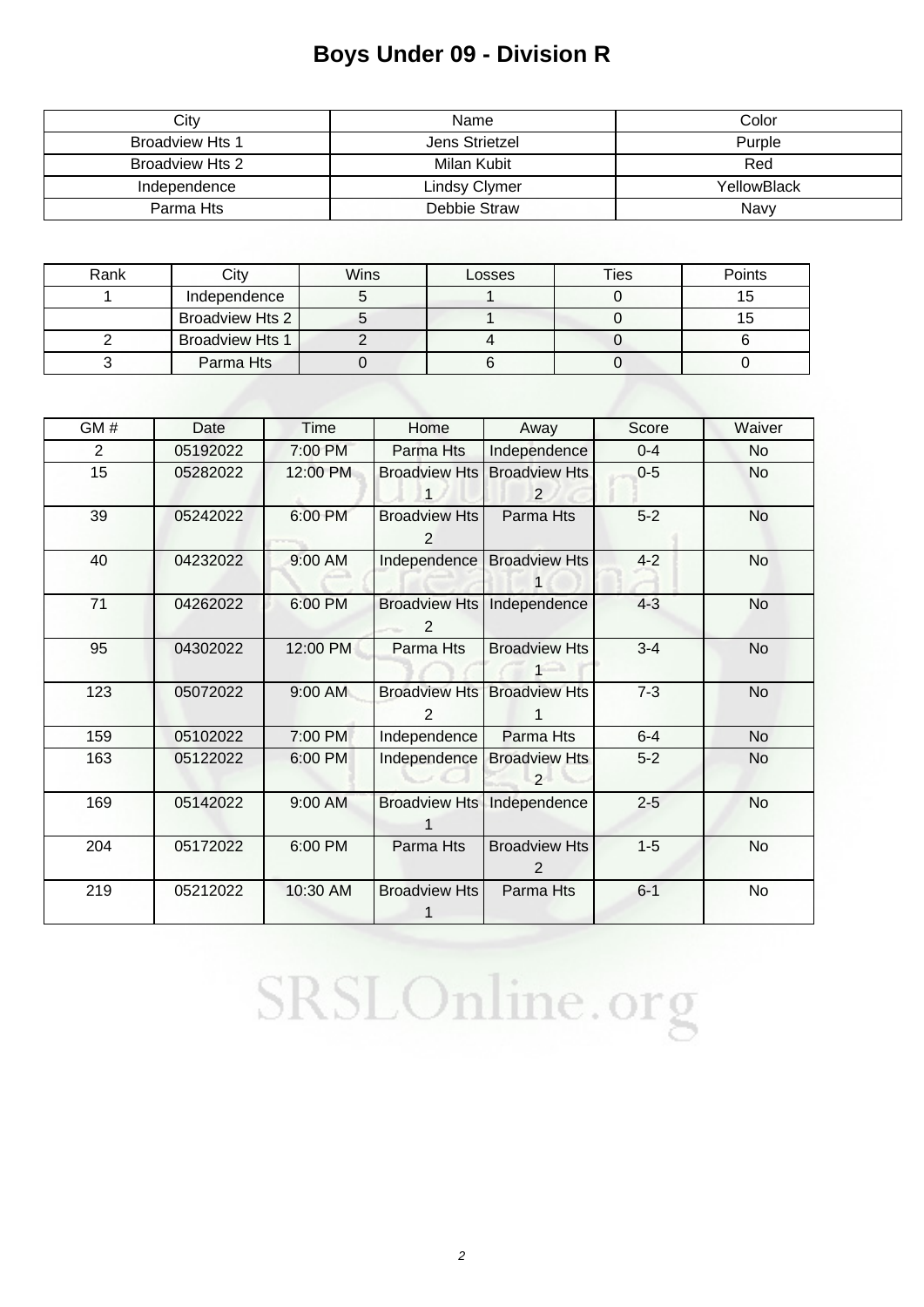### **Boys Under 09 - Division W**

| City                   | Name                      | Color        |
|------------------------|---------------------------|--------------|
| <b>Broadview Hts 1</b> | Scott Becka               | Forrest      |
| <b>Broadview Hts 2</b> | Scott MacRaild            | <b>Blue</b>  |
| <b>Broadview Hts 3</b> | Michael Rizzo Adam Worner | Lime Green   |
| Independence           | David Irimies             | YellowBlack  |
| Middleburg Hts 1       | Amanda R Marsco           | Gray         |
| Middleburg Hts 2       | Steve Leahy               | <b>Black</b> |
| Seven Hills            | George Hlavacs            | Lime Green   |

| Rank | City                   | <b>Wins</b> | Losses | <b>Ties</b> | Points |
|------|------------------------|-------------|--------|-------------|--------|
|      | Independence           |             |        |             | 18     |
|      | <b>Broadview Hts 3</b> |             |        |             | 15     |
|      | Middleburg Hts 1       |             |        |             |        |
|      | <b>Broadview Hts 1</b> |             |        |             |        |
|      | Seven Hills            |             |        |             |        |
|      | Middleburg Hts 2       |             |        |             |        |
|      | <b>Broadview Hts 2</b> |             |        |             |        |

| GM# | Date     | Time     | Home                                   | Away                                    | Score   | Waiver    |
|-----|----------|----------|----------------------------------------|-----------------------------------------|---------|-----------|
| 9   | 05112022 | 7:00 PM  | <b>Broadview Hts</b><br>1              | Middleburg<br>Hts <sub>2</sub>          | $5-3$   | <b>No</b> |
| 16  | 05192022 | 6:00 PM  | Middleburg<br>Hts 1                    | <b>Broadview Hts</b><br>3               | $2 - 5$ | Yes       |
| 31  | 05022022 | 6:00 PM  | Independence                           | <b>Seven Hills</b>                      | $3-0$   | <b>No</b> |
| 45  | 04232022 | 10:30 AM | <b>Seven Hills</b>                     | <b>Broadview Hts</b>                    | $2 - 4$ | <b>No</b> |
| 52  | 04232022 | 12:00 PM | <b>Broadview Hts</b><br>3              | <b>Broadview Hts</b><br>2               | $5 - 4$ | <b>No</b> |
| 79  | 04302022 | 9:00 AM  | 1                                      | <b>Broadview Hts Broadview Hts</b><br>2 | $2 - 2$ | <b>No</b> |
| 85  | 04302022 | 10:30 AM | Seven Hills                            | Middleburg<br>Hts 2                     | $6 - 1$ | <b>No</b> |
| 111 | 05032022 | 6:00 PM  | Independence                           | <b>Broadview Hts</b><br>3               | $3-0$   | <b>No</b> |
| 118 | 05052022 | 6:00 PM  | <b>Broadview Hts</b><br>$\overline{2}$ | Middleburg<br>Hts 1                     | $4 - 5$ | <b>No</b> |
| 124 | 05172022 | 6:00 PM  | Middleburg<br>Hts <sub>2</sub>         | <b>Broadview Hts</b><br>3<br>a.         | $2 - 3$ | Yes       |
| 127 | 05122022 | 6:30 PM  | <b>Seven Hills</b>                     | <b>Broadview Hts</b><br>$\overline{2}$  | $3 - 1$ | <b>No</b> |
| 128 | 05072022 | 1:30 PM  | Independence                           | Middleburg<br>Hts 1                     | $4-0$   | <b>No</b> |
| 153 | 05102022 | 5:30 PM  | Middleburg<br>Hts <sub>2</sub>         | Independence                            | $1 - 3$ | No        |
| 164 | 05122022 | 6:00 PM  | <b>Broadview Hts</b><br>3              | <b>Broadview Hts</b><br>1               | $4 - 2$ | <b>No</b> |
| 165 | 05122022 | 6:00 PM  | Middleburg<br>Hts 2                    | Middleburg<br>Hts 1                     | $0 - 2$ | Yes       |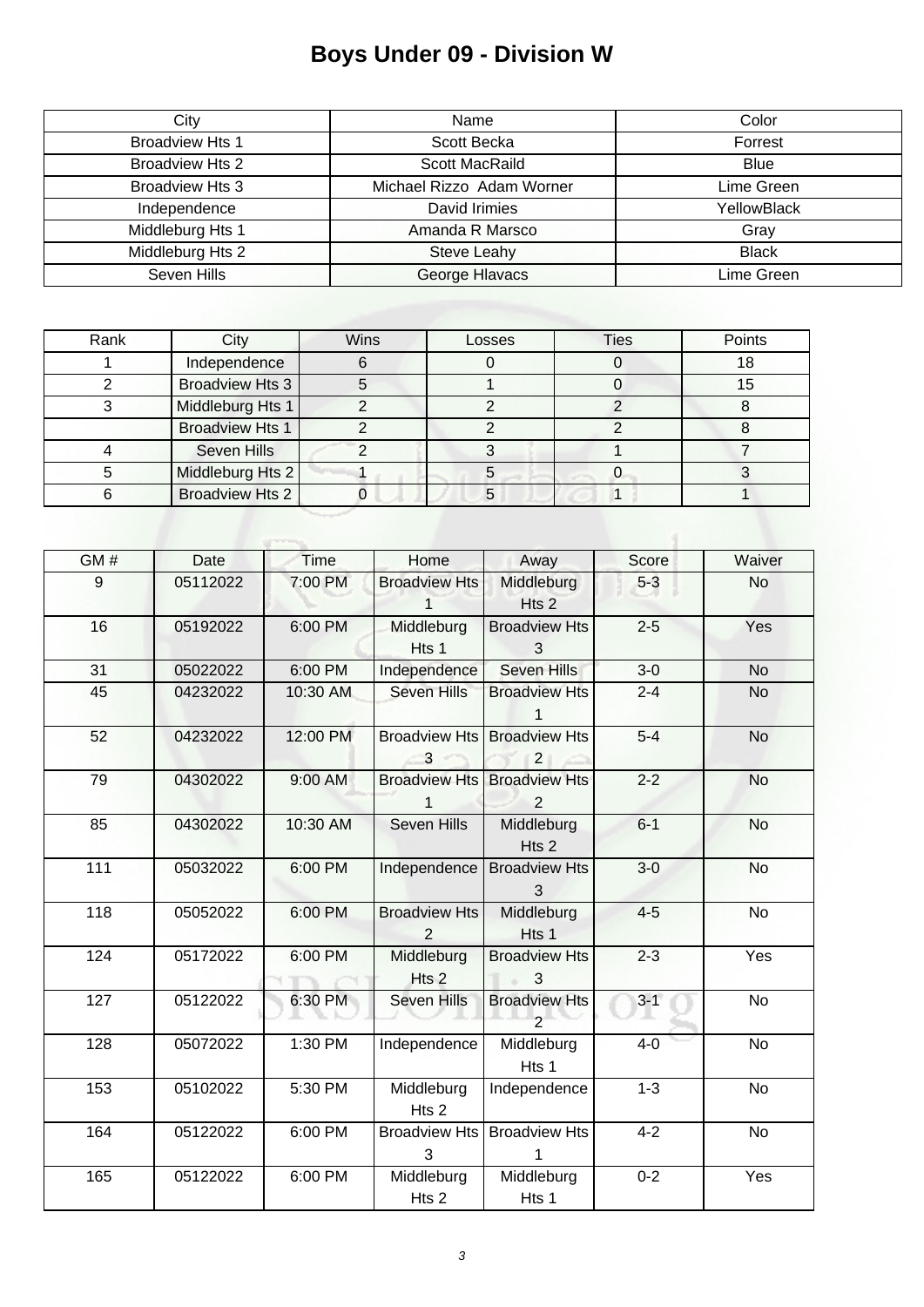| 178 | 05132022 | 7:00 PM  | Middleburg           | <b>Broadview Hts</b> | $3 - 3$ | Yes |
|-----|----------|----------|----------------------|----------------------|---------|-----|
|     |          |          | Hts 1                |                      |         |     |
| 192 | 05232022 | 6:30 PM  | <b>Broadview Hts</b> | Seven Hills          | $6 - 1$ | No. |
|     |          |          | З                    |                      |         |     |
| 193 | 05142022 | 1:30 PM  | Broadview Hts        | Independence         | $3 - 4$ | No. |
|     |          |          | 2                    |                      |         |     |
| 213 | 05212022 | 9:00 AM  | <b>Broadview Hts</b> | Middleburg           | $0 - 1$ | No. |
|     |          |          |                      | Hts 2                |         |     |
| 220 | 05212022 | 10:30 AM | Middleburg           | Seven Hills          | $3 - 3$ | Yes |
|     |          |          | Hts 1                |                      |         |     |
| 234 | 05212022 | 1:30 PM  | <b>Broadview Hts</b> | Independence         | $3-5$   | No. |
|     |          |          |                      |                      |         |     |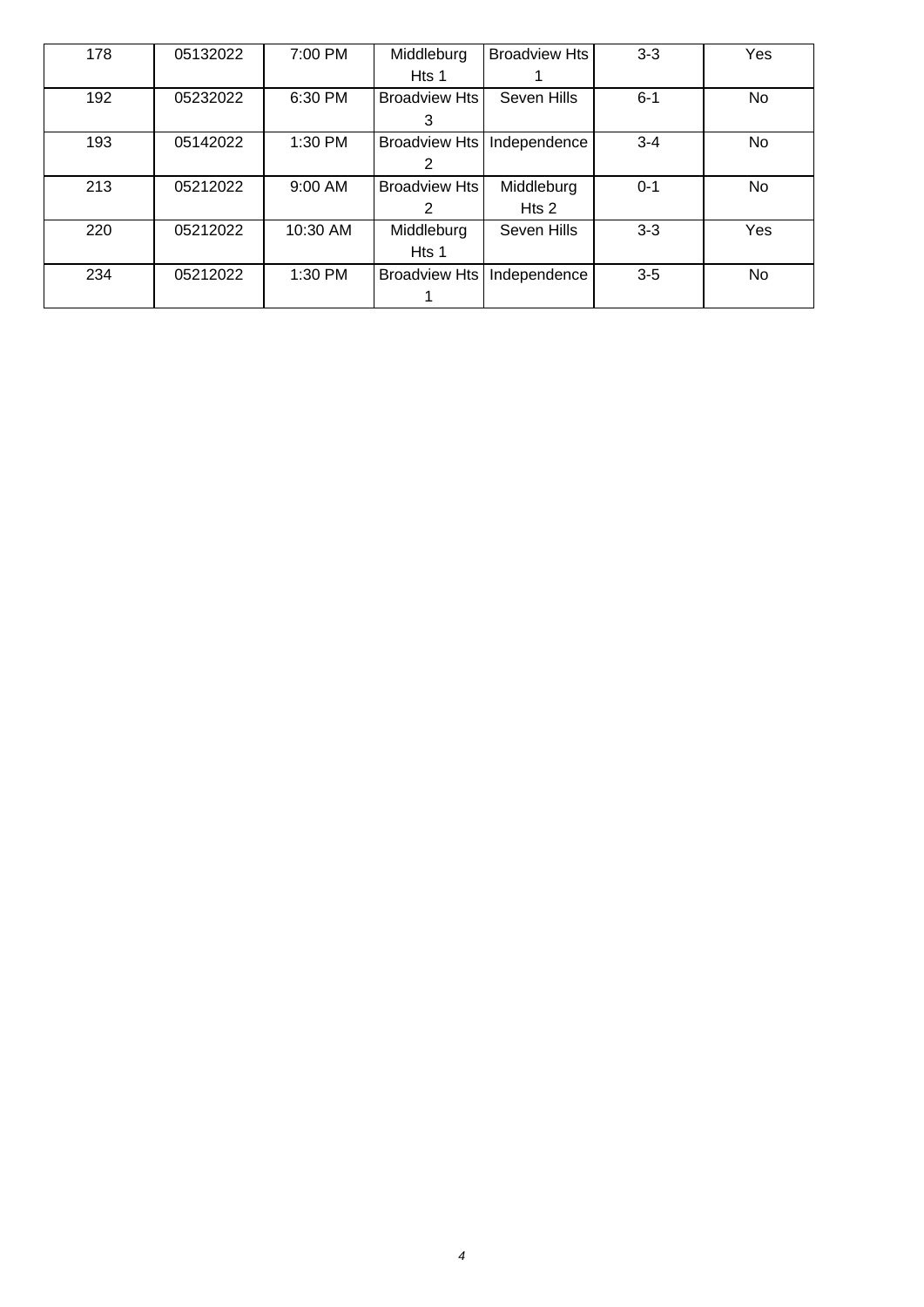### **Boys Under 11 - Division R**

| City                | Name            | Color       |
|---------------------|-----------------|-------------|
| <b>Brooklyn Hts</b> | Donnie Greismer | NavyGold    |
| Independence        | Jeff Walker     | YellowBlack |
| Middleburg Hts      | Craig Schultz   | <b>Blue</b> |
| Parma Hts           | Michael Czyrba  | Navy        |
| Seven Hills         | Mike Mazzone    | Lime Green  |
| <b>Valley View</b>  | Todd Schmidt    | Royal       |

| Rank | City                | <b>Wins</b> | Losses | <b>Ties</b> | Points |  |
|------|---------------------|-------------|--------|-------------|--------|--|
|      | <b>Brooklyn Hts</b> |             |        |             | 15     |  |
|      | Independence        |             |        |             | 15     |  |
|      | <b>Valley View</b>  |             |        |             | 10     |  |
|      | Parma Hts           |             |        |             |        |  |
|      | Middleburg Hts      |             |        |             |        |  |
|      | Seven Hills         |             |        |             |        |  |
|      |                     |             |        |             |        |  |

| GM# | Date     | Time     | Home                     | Away                     | Score   | Waiver         |
|-----|----------|----------|--------------------------|--------------------------|---------|----------------|
| 17  | 05272022 | 6:00 PM  | Parma Hts                | Independence             | $1 - 2$ | No             |
| 32  | 05192022 | 6:30 PM  | Middleburg<br><b>Hts</b> | <b>Seven Hills</b>       | $2 - 2$ | Yes            |
| 38  | 04132022 | 6:00 PM  | <b>Valley View</b>       | <b>Brooklyn Hts</b>      | $1 - 4$ | Yes            |
|     |          |          |                          |                          |         |                |
| 53  | 04232022 | 12:00 PM | <b>Valley View</b>       | Middleburg<br><b>Hts</b> | $2 - 1$ | Yes            |
| 62  | 04232022 | 1:30 PM  | <b>Brooklyn Hts</b>      | Independence             | $7 - 3$ | Yes            |
| 74  | 04272022 | 6:00 PM  | <b>Valley View</b>       | Parma Hts                | $3-3$   | Yes            |
| 75  | 04282022 | 6:00 PM  | Parma Hts                | <b>Seven Hills</b>       | $3 - 2$ | <b>No</b>      |
| 80  | 04302022 | 9:00 AM  | Independence             | <b>Seven Hills</b>       | $4 - 1$ | <b>No</b>      |
| 81  | 04302022 | 9:00 AM  | Parma Hts                | <b>Valley View</b>       | $2 - 5$ | <b>No</b>      |
| 86  | 04302022 | 10:30 AM | <b>Brooklyn Hts</b>      | Middleburg               | $7 - 4$ | Yes            |
|     |          |          |                          | <b>Hts</b>               |         |                |
| 129 | 05072022 | 10:30 AM | <b>Brooklyn Hts</b>      | Parma Hts                | $8 - 3$ | Yes            |
| 157 | 05102022 | 6:30 PM  | <b>Seven Hills</b>       | <b>Valley View</b>       | $1 - 5$ | <b>No</b>      |
| 158 | 05102022 | 6:30 PM  | Middleburg<br><b>Hts</b> | Independence             | $1-6$   | Yes            |
| 160 | 05112022 | 6:00 PM  | Independence             | <b>Brooklyn Hts</b>      | $3 - 2$ | <b>No</b>      |
| 170 | 05142022 | 9:00 AM  | <b>Seven Hills</b>       | <b>Brooklyn Hts</b>      | $1 - 4$ | <b>No</b>      |
| 171 | 05142022 | 9:00 AM  | Independence             | <b>Valley View</b>       | $4 - 1$ | N <sub>o</sub> |
| 198 | 05132022 | 7:00 PM  | Middleburg               | Parma Hts                | $3 - 8$ | Yes            |
|     |          |          | <b>Hts</b>               |                          |         |                |
| 221 | 05212022 | 10:30 AM | <b>Seven Hills</b>       | Middleburg<br><b>Hts</b> | $3 - 7$ | <b>No</b>      |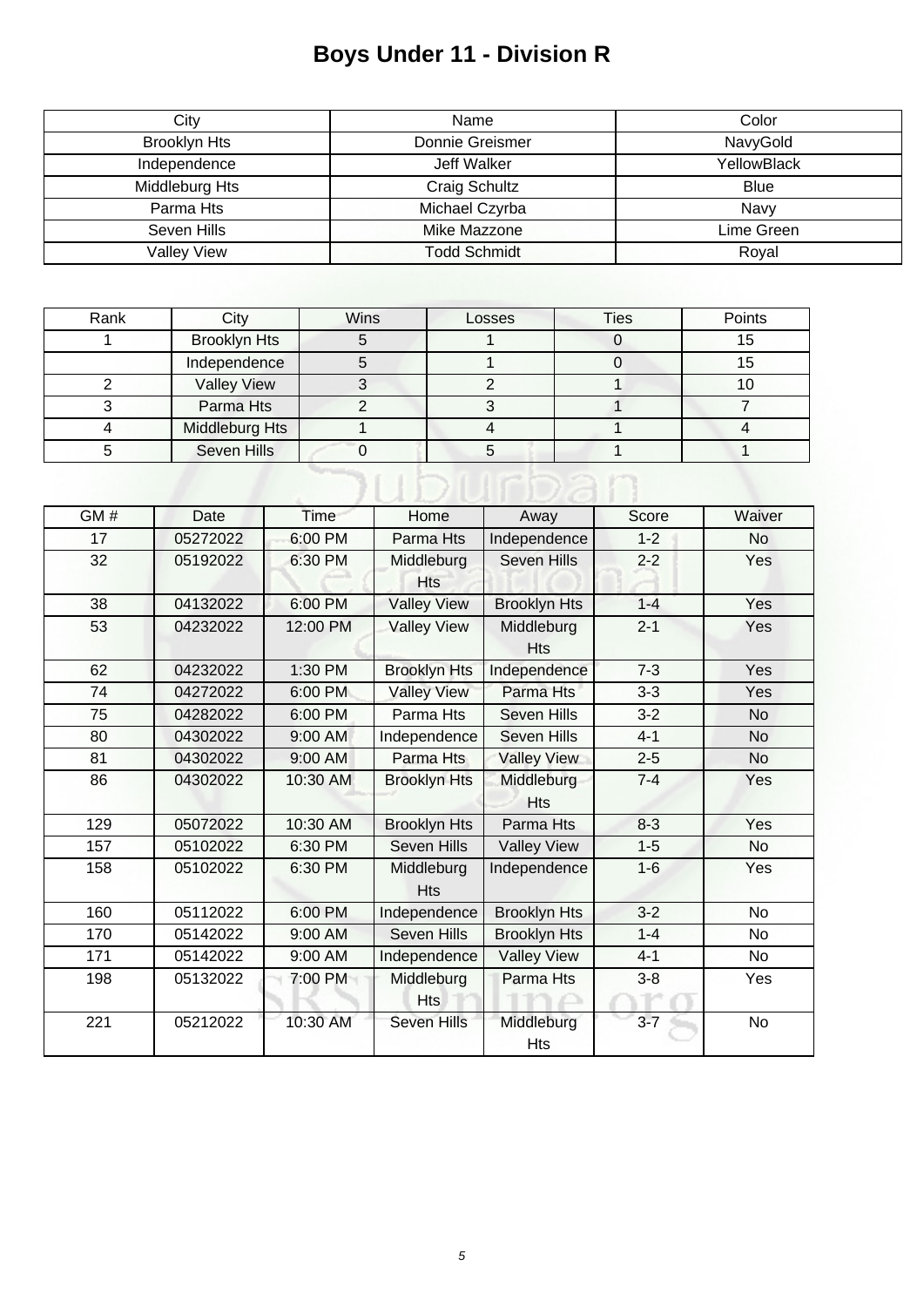### **Boys Under 11 - Division W**

| City                   | Name                 | Color           |
|------------------------|----------------------|-----------------|
| <b>Broadview Hts 1</b> | Scott Becka          | Forest          |
| <b>Broadview Hts 2</b> | Paul Koch            | <b>Blue</b>     |
| <b>Broadview Hts 3</b> | Kelly Rezny          | Lime            |
| Brooklyn               | <b>Daniel Crew</b>   | Royal Blue      |
| Middleburg Hts         | Mike Meyrose         | Orange          |
| Newburgh Hts           | <b>Bill Edelburg</b> | <b>Sky Blue</b> |
| Seven Hills            | Jason Codispoti      | Lime Green      |

| Rank | City                   | <b>Wins</b> | Losses | <b>Ties</b> | Points |
|------|------------------------|-------------|--------|-------------|--------|
|      | Seven Hills            |             |        |             | 18     |
|      | Middleburg Hts         |             |        |             | 12     |
|      | <b>Broadview Hts 3</b> |             |        |             | 10     |
|      | Newburgh Hts           |             |        |             |        |
|      | Brooklyn               |             |        |             |        |
|      | <b>Broadview Hts 2</b> |             |        |             |        |
|      | <b>Broadview Hts 1</b> |             |        |             |        |

| GM# | Date     | Time     | Home                                   | Away                                   | Score    | Waiver    |
|-----|----------|----------|----------------------------------------|----------------------------------------|----------|-----------|
| 18  | 05102022 | 6:00 PM  | <b>Broadview Hts</b><br>3              | <b>Broadview Hts</b>                   | $8 - 8$  | <b>No</b> |
| 19  | 05102022 | 6:00 PM  | <b>Brooklyn</b>                        | Middleburg<br><b>Hts</b>               | $1 - 5$  | <b>No</b> |
| 33  | 05122022 | 6:00 PM  | <b>Broadview Hts</b><br>$\overline{2}$ | Newburgh Hts                           | $3-3$    | <b>No</b> |
| 41  | 04232022 | 9:00 AM  | <b>Broadview Hts</b>                   | <b>Broadview Hts</b><br>$\overline{2}$ | $3 - 4$  | <b>No</b> |
| 54  | 04232022 | 12:00 PM | Middleburg<br><b>Hts</b>               | <b>Seven Hills</b>                     | $1 - 3$  | <b>No</b> |
| 63  | 04232022 | 9:00 AM  | Newburgh Hts                           | Brooklyn                               | $5-2$    | <b>No</b> |
| 82  | 04302022 | 9:00 AM  | <b>Broadview Hts</b><br>$\overline{2}$ | <b>Seven Hills</b>                     | $2 - 6$  | <b>No</b> |
| 87  | 04302022 | 10:30 AM | <b>Broadview Hts</b><br>3              | Middleburg<br><b>Hts</b>               | $1 - 3$  | <b>No</b> |
| 88  | 04302022 | 10:30 AM | <b>Broadview Hts</b>                   | Newburgh Hts                           | $3-8$    | <b>No</b> |
| 113 | 05032022 | 6:30 PM  | <b>Seven Hills</b>                     | <b>Brooklyn</b>                        | $8 - 1$  | Yes       |
| 125 | 05072022 | 9:00 AM  | <b>Broadview Hts</b><br>3              | <b>Brooklyn</b>                        | $11 - 0$ | Yes       |
| 138 | 05072022 | 12:00 PM | <b>Broadview Hts</b>                   | <b>Seven Hills</b>                     | $2 - 7$  | <b>No</b> |
| 148 | 05182022 | 6:30 PM  | Newburgh Hts                           | Middleburg<br><b>Hts</b>               | $1 - 4$  | Yes       |
| 179 | 05142022 | 10:30 AM | Seven Hills                            | <b>Broadview Hts</b><br>3              | $3 - 1$  | No        |
| 187 | 05142022 | 12:00 PM | Brooklyn                               | <b>Broadview Hts</b><br>2              | $2 - 1$  | No        |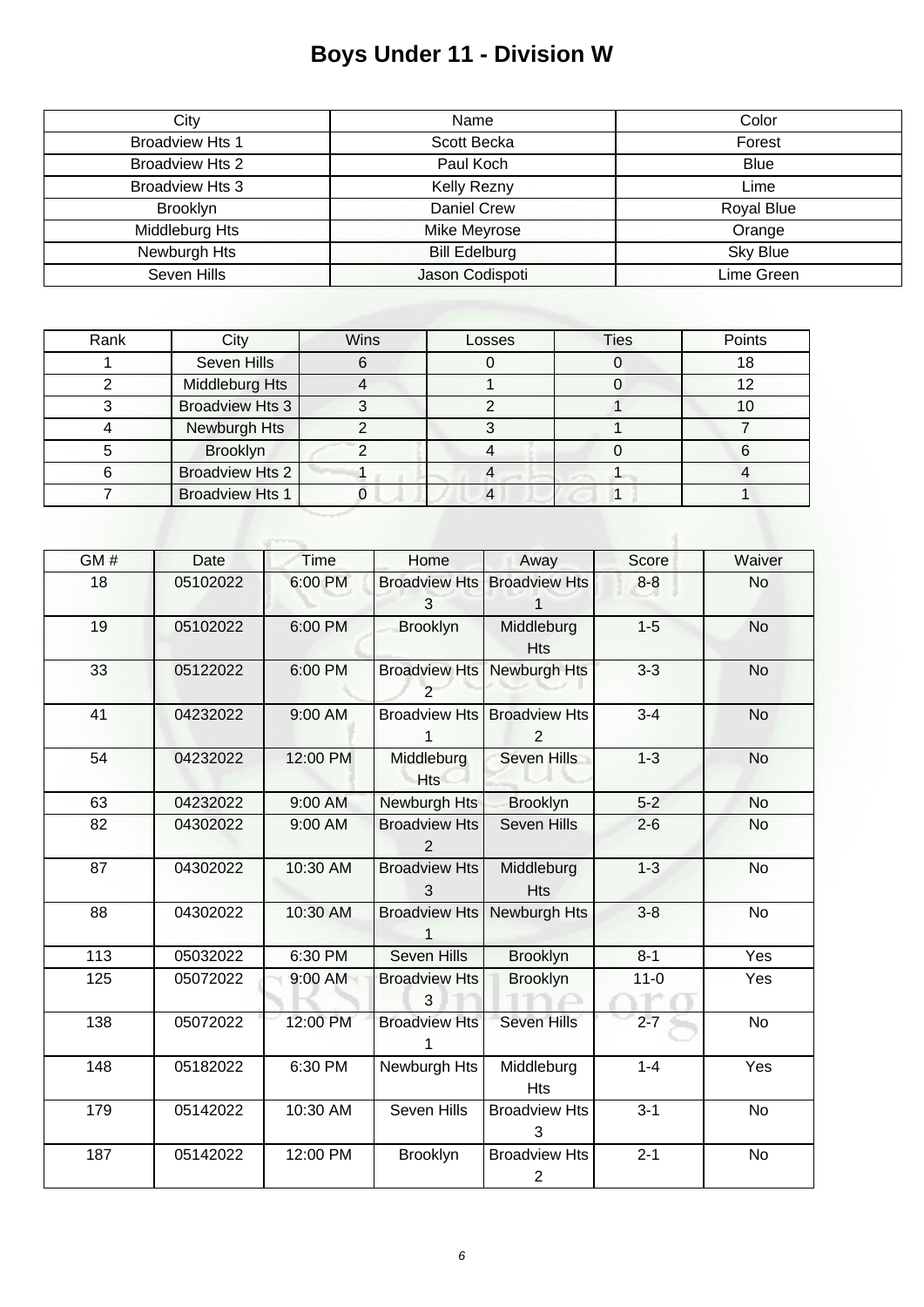| 188 | 05232022 | 7:00 PM  | Middleburg      | Broadview Hts                 | Not Played |           |
|-----|----------|----------|-----------------|-------------------------------|------------|-----------|
|     |          |          | Hts             |                               |            |           |
| 203 | 05162022 | 6:00 PM  |                 | Newburgh Hts   Broadview Hts  | $3-9$      | Yes       |
|     |          |          |                 |                               |            |           |
| 210 | 05192022 | 6:30 PM  | Middleburg      | <b>Broadview Hts</b>          | $7 - 0$    | Yes       |
|     |          |          | Hts             |                               |            |           |
| 214 | 05212022 | 9:00 AM  |                 | Broadview Hts   Broadview Hts | $3 - 4$    | No.       |
|     |          |          | 2               |                               |            |           |
| 215 | 05212022 | 9:00 AM  | Seven Hills     | Newburgh Hts                  | $4 - 0$    | No.       |
| 222 | 05212022 | 10:30 AM | <b>Brooklyn</b> | <b>Broadview Hts</b>          | $3-0$      | <b>No</b> |
|     |          |          |                 |                               |            |           |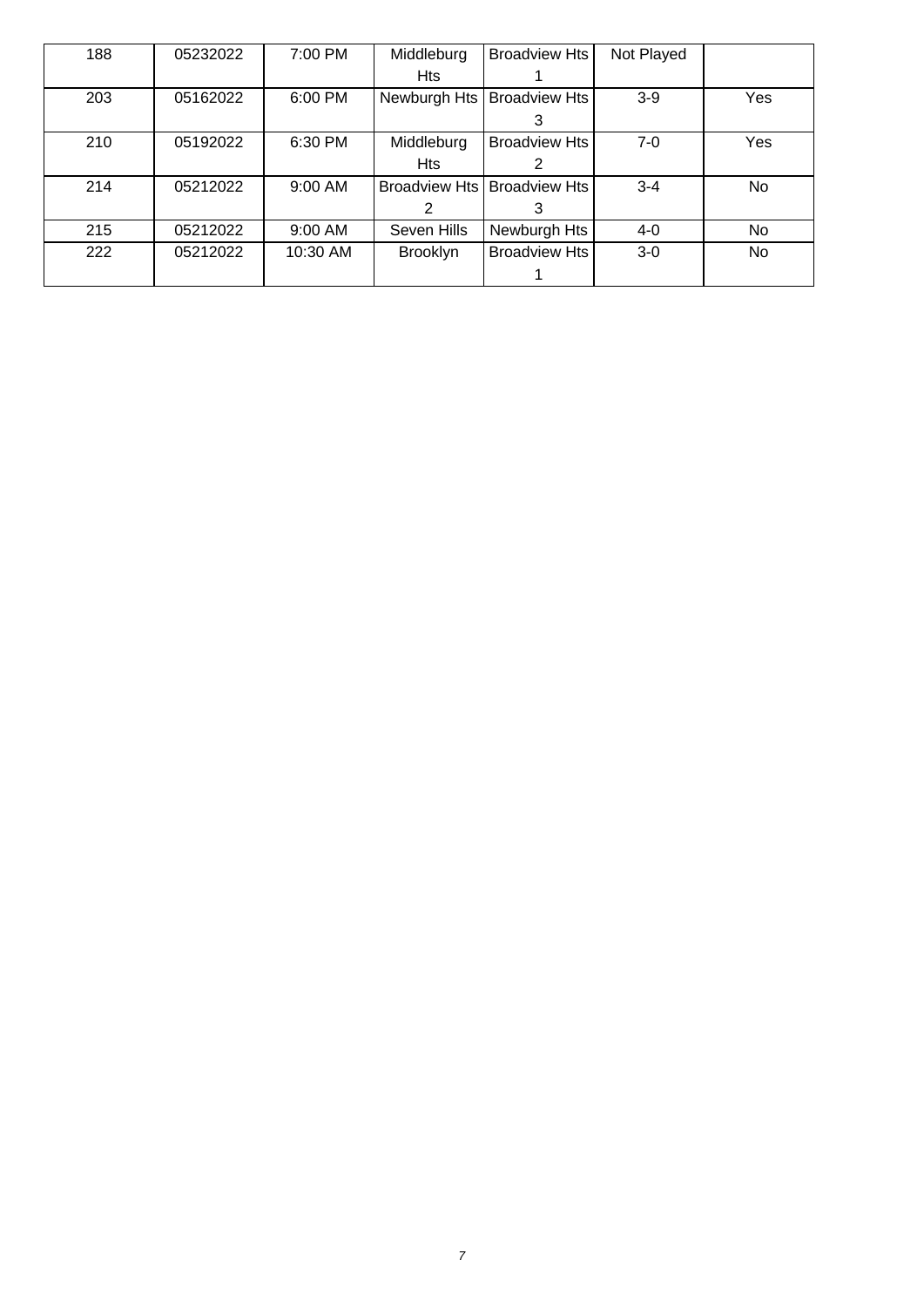### **Boys Under 13 - Division R**

| City                   | Name                 | Color           |
|------------------------|----------------------|-----------------|
| <b>Broadview Hts 1</b> | Hannah Morgan        | Green           |
| <b>Broadview Hts 2</b> | Jim Curtain          | Orange          |
| Macedonia              | <b>Matt Whitten</b>  | Gray            |
| Newburgh Hts           | <b>Brandon Love</b>  | <b>Sky Blue</b> |
| Seven Hills            | Ryan Schillero       | Lime Green      |
| <b>Valley View</b>     | <b>Scott Barrett</b> | Royal           |

| Rank | City                   | <b>Wins</b> | Losses | <b>Ties</b> | Points |  |
|------|------------------------|-------------|--------|-------------|--------|--|
|      | Newburgh Hts           |             |        |             |        |  |
|      | <b>Broadview Hts 1</b> |             |        |             | 12     |  |
|      | <b>Valley View</b>     |             |        |             | 12     |  |
|      | Seven Hills            |             |        |             |        |  |
|      | Macedonia              |             |        |             |        |  |
|      | <b>Broadview Hts 2</b> |             |        |             |        |  |
|      |                        |             |        |             |        |  |

| GM#             | Date     | Time     | Home                                   | Away                                   | Score         | Waiver    |
|-----------------|----------|----------|----------------------------------------|----------------------------------------|---------------|-----------|
| 3               | 05092022 | 6:00 PM  | <b>Broadview Hts</b><br>1              | <b>Broadview Hts</b><br>2              | $10-5$        | <b>No</b> |
| 10              | 05112022 | 6:30 PM  | <b>Seven Hills</b>                     | <b>Valley View</b>                     | $4 - 5$       | <b>No</b> |
| 20              | 04282022 | 6:00 PM  | Macedonia                              | Newburgh Hts                           | $4-6$         | Yes       |
| 55              | 04232022 | 12:00 PM | <b>Seven Hills</b>                     | <b>Broadview Hts</b>                   | $6 - 1$       | Yes       |
| 56              | 04232022 | 12:00 PM | Newburgh Hts                           | <b>Valley View</b>                     | $8 - 3$       | <b>No</b> |
| $\overline{57}$ | 04232022 | 12:00 PM | Macedonia                              | <b>Broadview Hts</b>                   | $2 - 3$       | Yes       |
| 96              | 04302022 | 12:00 PM | <b>Seven Hills</b>                     | Macedonia                              | $2 - 2$       | <b>No</b> |
| 97              | 04302022 | 12:00 PM | Newburgh Hts                           | <b>Broadview Hts</b><br>$\overline{1}$ | $6 - 3$       | Yes       |
| 102             | 04302022 | 1:30 PM  | <b>Valley View</b>                     | <b>Broadview Hts</b><br>$\mathcal{P}$  | $7 - 3$       | Yes       |
| 130             | 05072022 | 10:30 AM | <b>Broadview Hts</b><br>1              | <b>Valley View</b>                     | $5-9$         | <b>No</b> |
| 139             | 05192022 | 6:30 PM  | Newburgh Hts                           | <b>Seven Hills</b>                     | $8 - 2$       | Yes       |
| 149             | 05072022 | 1:30 PM  | <b>Broadview Hts</b><br>$\overline{2}$ | Macedonia                              | $0 - 0$       | <b>No</b> |
| 180             | 05132022 | 5:30 PM  | <b>Broadview Hts</b><br>1              | <b>Seven Hills</b>                     | $5 - 1$       | <b>No</b> |
| 181             | 05142022 | 10:30 AM | <b>Valley View</b>                     | Macedonia                              | $9 - 4$       | <b>No</b> |
| 189             | 05142022 | 12:00 PM | <b>Broadview Hts</b><br>2              | Newburgh Hts                           | 0-4 - Forfeit |           |
| 216             | 05212022 | 9:00 AM  | Valley View                            | Newburgh Hts                           | $3 - 8$       | Yes       |
| 223             | 05212022 | 10:30 AM | <b>Broadview Hts</b><br>2              | <b>Broadview Hts</b>                   | $0 - 8$       | Yes       |
| 235             | 05212022 | 1:30 PM  | Macedonia                              | Seven Hills                            | $2 - 3$       | Yes       |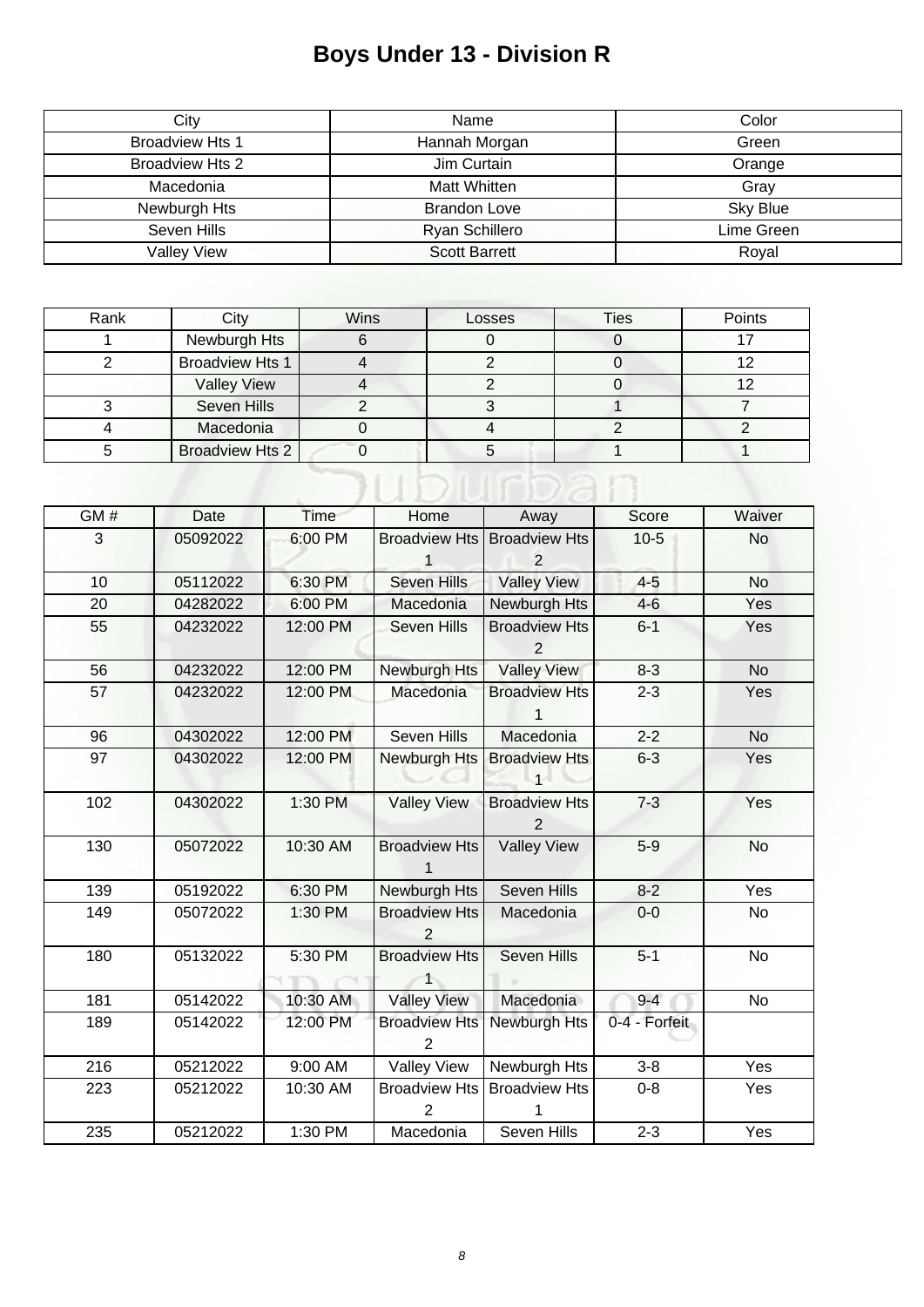### **Boys Under 13 - Division W**

| City            | Name            | Color        |
|-----------------|-----------------|--------------|
| <b>Brooklyn</b> | Melissa Rodrigo | Gold         |
| Brooklyn Hts    | Mandi Apathy    | NavvGold     |
| Macedonia       | Terrence Lowis  | Green        |
| Middleburg Hts  | Steve Armrich   | <b>Black</b> |

| Rank | City                | <b>Wins</b> | Losses | <b>Ties</b> | Points |
|------|---------------------|-------------|--------|-------------|--------|
|      | <b>Brooklyn Hts</b> |             |        |             | 18     |
|      | Middleburg Hts      |             |        |             | 10     |
|      | Macedonia           |             |        |             |        |
|      | <b>Brooklyn</b>     |             |        |             |        |

| GM# | Date     | Time     | Home                     | Away                     | Score   | Waiver     |
|-----|----------|----------|--------------------------|--------------------------|---------|------------|
| 23  | 04092022 | 1:30 PM  | <b>Brooklyn Hts</b>      | <b>Brooklyn</b>          | $7 - 0$ | <b>Yes</b> |
| 24  | 05052022 | 6:30 PM  | Macedonia                | Middleburg<br><b>Hts</b> | $3 - 7$ | Yes        |
| 42  | 04232022 | 9:00 AM  | <b>Brooklyn</b>          | Macedonia                | $5-4$   | <b>No</b>  |
| 64  | 04232022 | 1:30 PM  | Middleburg<br><b>Hts</b> | <b>Brooklyn Hts</b>      | $4 - 5$ | <b>No</b>  |
| 103 | 04302022 | 1:30 PM  | Middleburg<br><b>Hts</b> | <b>Brooklyn</b>          | $7 - 2$ | <b>No</b>  |
| 107 | 04302022 | 3:00 PM  | <b>Brooklyn Hts</b>      | Macedonia                | $9 - 4$ | Yes        |
| 131 | 05112022 | 6:30 PM  | <b>Brooklyn</b>          | <b>Brooklyn Hts</b>      | $0 - 5$ | <b>No</b>  |
| 150 | 05172022 | 7:00 PM  | Middleburg<br><b>Hts</b> | Macedonia                | $5-5$   | Yes        |
| 182 | 05142022 | 10:30 AM | <b>Brooklyn Hts</b>      | Middleburg<br><b>Hts</b> | $6 - 2$ | Yes        |
| 194 | 05142022 | 1:30 PM  | Macedonia                | <b>Brooklyn</b>          | $4 - 2$ | Yes        |
| 227 | 05212022 | 12:00 PM | Macedonia                | <b>Brooklyn Hts</b>      | $1 - 2$ | Yes        |
| 228 | 05212022 | 12:00 PM | <b>Brooklyn</b>          | Middleburg<br><b>Hts</b> | $4 - 6$ | No.        |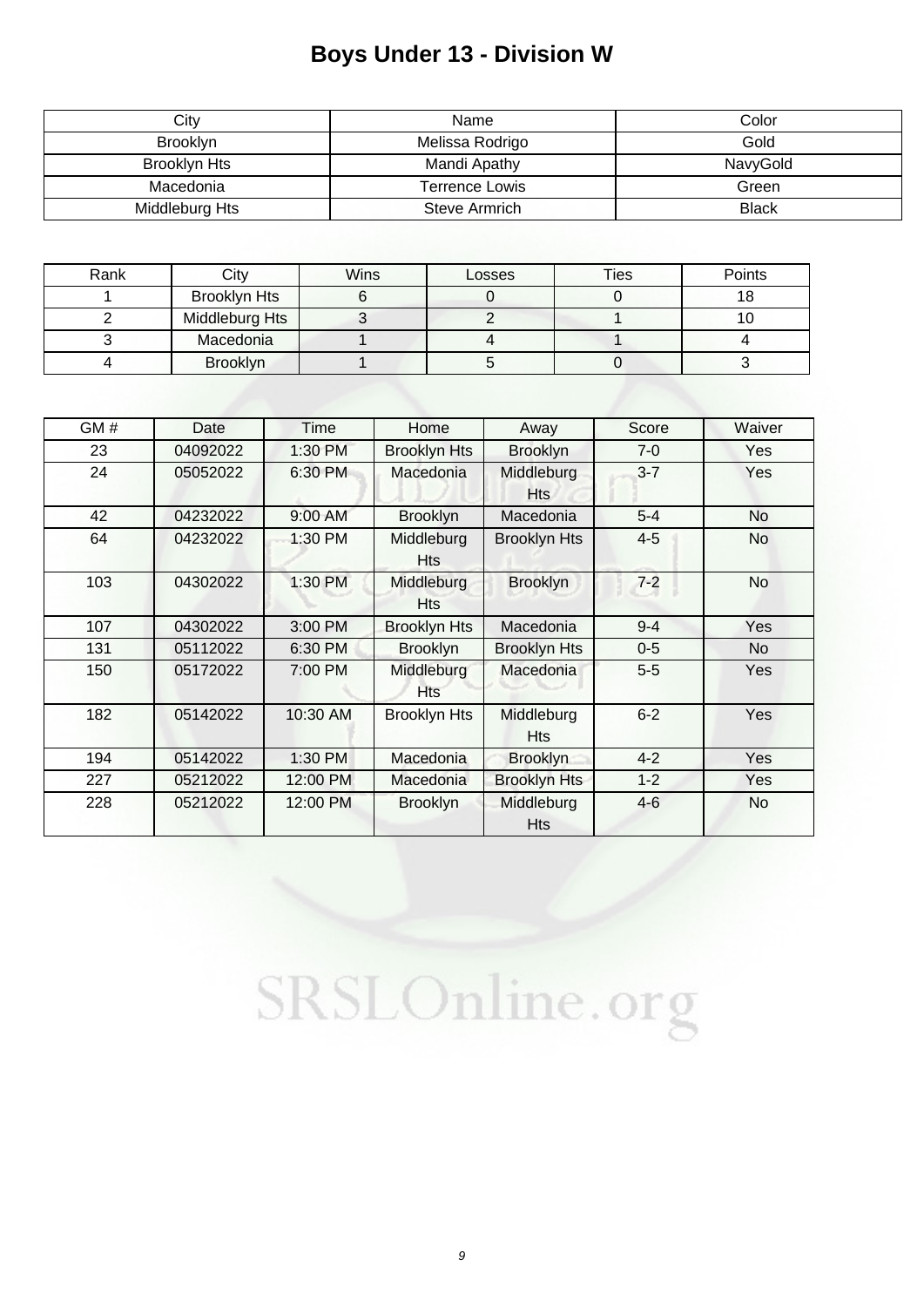### **Boys Under 15**

| City                   | Name            | Color  |
|------------------------|-----------------|--------|
| <b>Broadview Hts 1</b> | Pete Jones      | Green  |
| Broadview Hts 2        | Mike Dunlap     | Purple |
| Parma Hts              | Matt Bockmore   | Navv   |
| <b>Valley View</b>     | Ronnie Grissman | Red    |

| Rank | City                   | Wins | Losses | <b>Ties</b> | Points |
|------|------------------------|------|--------|-------------|--------|
|      | <b>Valley View</b>     |      |        |             | 16     |
|      | Parma Hts              |      |        |             |        |
|      | <b>Broadview Hts 1</b> |      |        |             |        |
|      | <b>Broadview Hts 2</b> |      |        |             |        |

| GM# | Date     | Time     | Home                                   | Away                          | Score    | Waiver    |
|-----|----------|----------|----------------------------------------|-------------------------------|----------|-----------|
| 11  | 05282022 | 10:30 AM | <b>Broadview Hts</b><br>$\overline{2}$ | Parma Hts                     | $0 - 5$  | No        |
| 25  | 05192022 | 6:30 PM  | <b>Broadview Hts</b>                   | <b>Valley View</b>            | $5 - 11$ | Yes       |
| 46  | 04232022 | 10:30 AM | Parma Hts                              | <b>Broadview Hts</b>          | $7-5$    | <b>No</b> |
| 47  | 04232022 | 10:30 AM | <b>Valley View</b>                     | <b>Broadview Hts</b><br>2     | $9 - 1$  | Yes       |
| 89  | 04302022 | 10:30 AM | <b>Valley View</b>                     | Parma Hts                     | $6-5$    | Yes       |
| 104 | 04302022 | 1:30 PM  | <b>Broadview Hts</b><br>2              | <b>Broadview Hts</b><br>$1 -$ | $3 - 7$  | <b>No</b> |
| 132 | 05072022 | 10:30 AM | <b>Valley View</b>                     | <b>Broadview Hts</b>          | $13 - 5$ | Yes       |
| 140 | 05272022 | 6:00 PM  | Parma Hts                              | <b>Broadview Hts</b><br>2     | $5-1$    | <b>No</b> |
| 199 | 05142022 | 3:00 PM  | <b>Broadview Hts</b><br>2              | <b>Valley View</b>            | $1 - 9$  | Yes       |
| 200 | 05142022 | 3:00 PM  | <b>Broadview Hts</b>                   | Parma Hts                     | $3 - 7$  | <b>No</b> |
| 229 | 05212022 | 12:00 PM | <b>Broadview Hts</b>                   | <b>Broadview Hts</b><br>2     | $8 - 3$  | No        |
| 236 | 05212022 | 1:30 PM  | Parma Hts                              | <b>Valley View</b>            | $2 - 2$  | No        |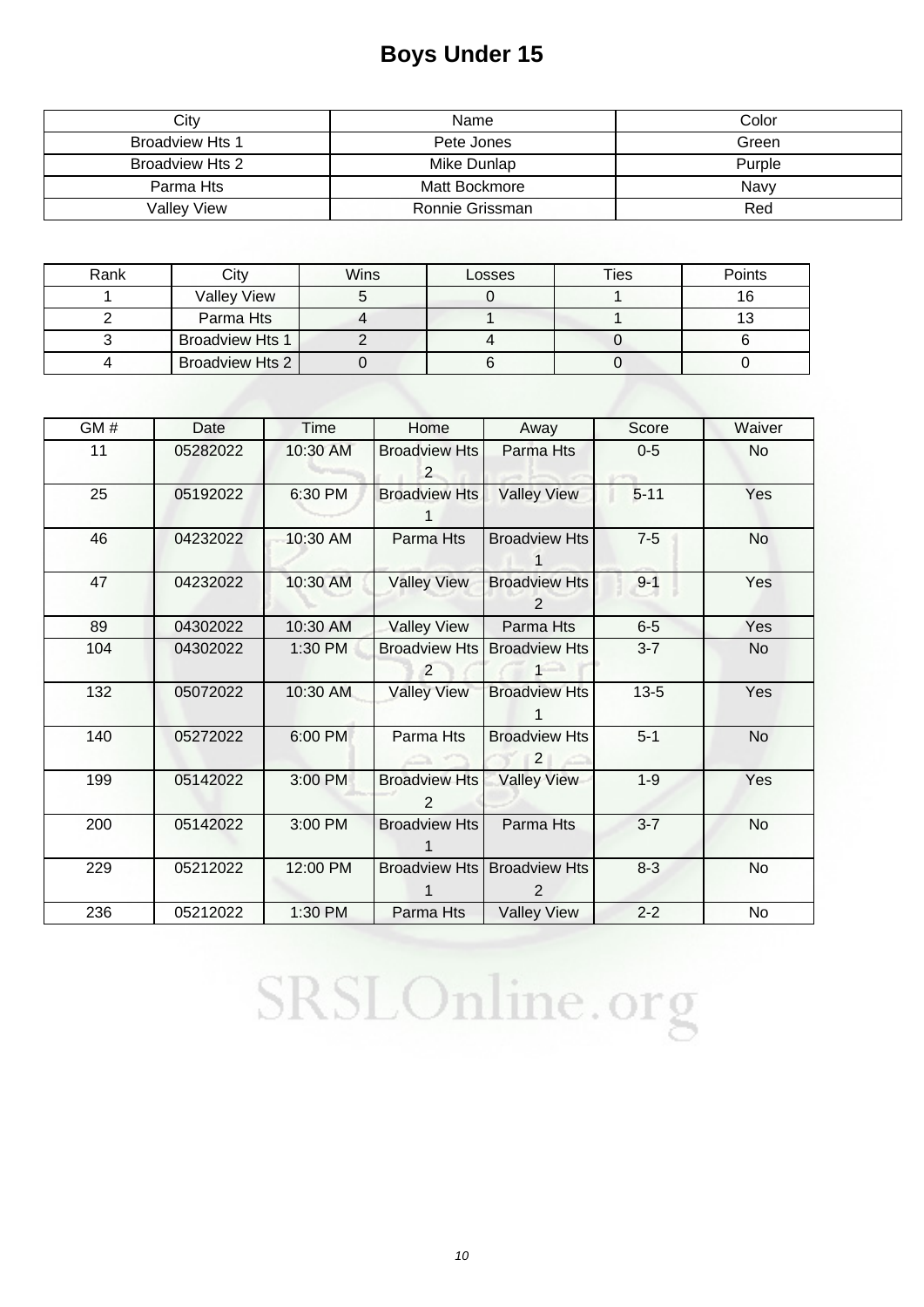| City           | Name                   | Color           |
|----------------|------------------------|-----------------|
| Independence 1 | <b>Matt McAllister</b> | YellowBlack     |
| Independence 2 | Alex Intihar           | YellowBlack     |
| Independence 3 | Dwyer Conklyn          | YellowBlack     |
| Newburgh Hts   | Wesley Haymon          | <b>Sky Blue</b> |
| Parma Hts      | Alex Samochin          | Navv            |
| Valley View 1  | <b>Bryan Petsche</b>   | Royal           |
| Valley View 2  | Joel Voytek            | Royal           |

| Rank | City           | <b>Wins</b> | Losses | <b>Ties</b> | Points |
|------|----------------|-------------|--------|-------------|--------|
|      | Valley View 1  |             |        |             |        |
|      | Valley View 2  |             |        |             |        |
|      | Parma Hts      |             |        |             |        |
|      | Newburgh Hts   |             |        |             |        |
|      | Independence 2 |             |        |             |        |
|      | Independence 3 |             |        |             |        |
|      | Independence 1 |             |        |             |        |

| GM#                     | Date     | Time     | Home              | Away               | Score   | Waiver    |
|-------------------------|----------|----------|-------------------|--------------------|---------|-----------|
| $\overline{\mathbf{4}}$ | 04302022 | 9:00 AM  | Independence      | Independence<br>3  | $0-0$   | <b>No</b> |
| $\overline{5}$          | 04142022 | 6:00 PM  | Valley View 1     | Newburgh Hts       | $0-0$   | <b>No</b> |
| 35                      | 04092022 | 4:30 PM  | Independence<br>2 | Valley View 2      | $0 - 0$ | <b>No</b> |
| 43                      | 04232022 | 9:00 AM  | Valley View 2     | Valley View 1      | $0 - 0$ | <b>No</b> |
| 48                      | 04232022 | 10:30 AM | Newburgh Hts      | Independence       | $0-0$   | <b>No</b> |
| 58                      | 04232022 | 12:00 PM | Independence<br>3 | <b>Parma Hts</b>   | $0-0$   | <b>No</b> |
| 76                      | 04282022 | 6:00 PM  | Valley View 1     | Independence<br>2  | $0-0$   | <b>No</b> |
| 83                      | 04302022 | 9:00 AM  | Valley View 1     | Parma Hts          | $0 - 0$ | <b>No</b> |
| 108                     | 04302022 | 3:00 PM  | Valley View 2     | Newburgh Hts       | $0-0$   | <b>No</b> |
| 114                     | 05042022 | 6:00 PM  | Independence<br>3 | Valley View 1      | $0-0$   | No        |
| 119                     | 05052022 | 6:00 PM  | Independence<br>2 | Independence<br>3  | $0-0$   | <b>No</b> |
| 133                     | 05102022 | 6:30 PM  | Newburgh Hts      | Independence<br>3. | $0-0$   | <b>No</b> |
| 141                     | 05072022 | 12:00 PM | Independence<br>2 | Independence       | $0-0$   | <b>No</b> |
| 151                     | 05072022 | 1:30 PM  | Valley View 2     | Parma Hts          | $0 - 0$ | <b>No</b> |
| 155                     | 05102022 | 6:00 PM  | Parma Hts         | Independence       | $0-0$   | No        |
| 161                     | 05112022 | 6:00 PM  | Independence<br>1 | Valley View 2      | $0-0$   | No        |
| 172                     | 05142022 | 9:00 AM  | Independence<br>3 | Valley View 2      | $0-0$   | <b>No</b> |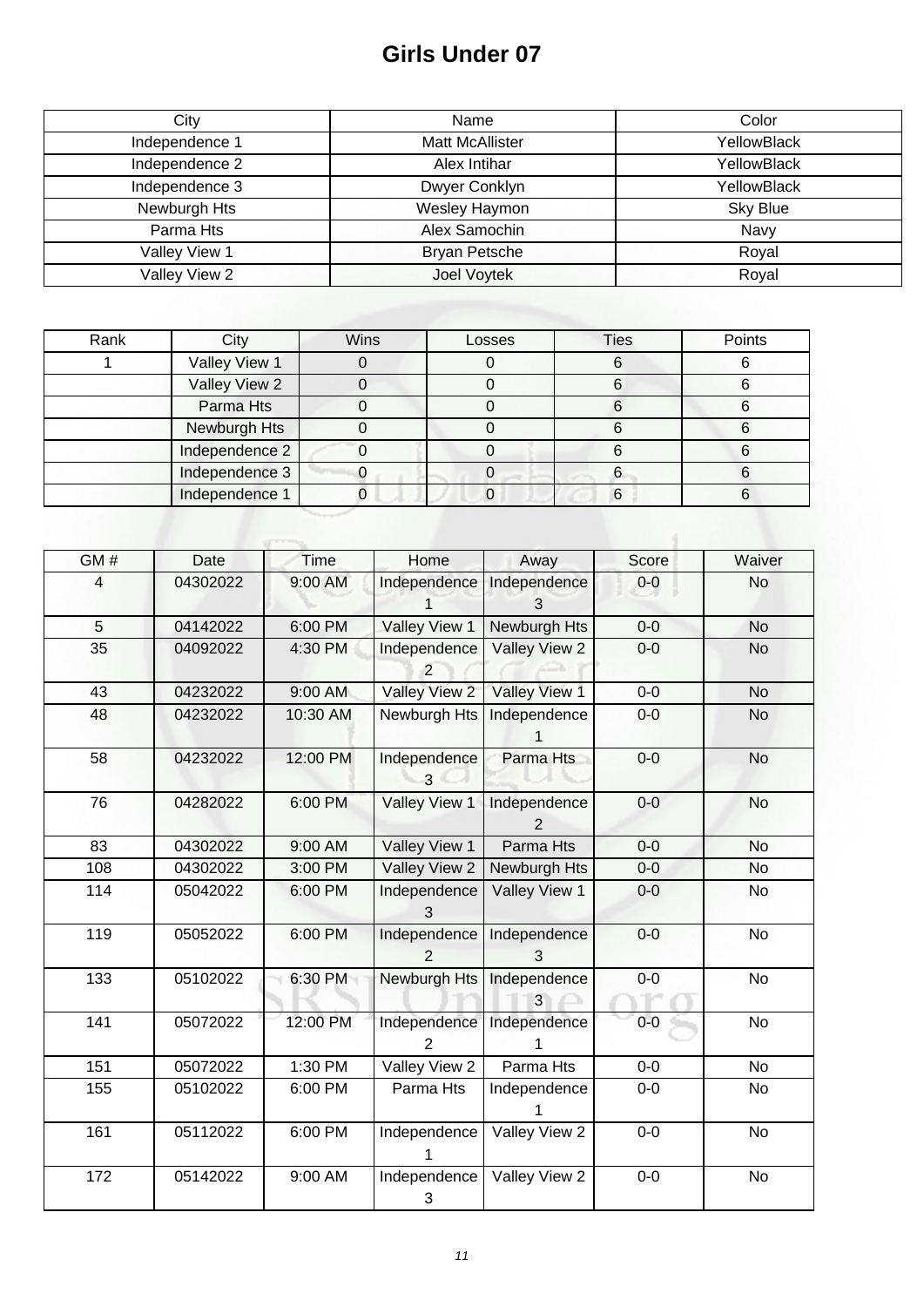| 173 | 05142022 | 9:00 AM  | Parma Hts    | Independence                | $0-0$   | No. |
|-----|----------|----------|--------------|-----------------------------|---------|-----|
|     |          |          |              |                             |         |     |
| 183 | 05142022 | 10:30 AM | Independence | Valley View 1               | $O-O$   | No. |
|     |          |          |              |                             |         |     |
| 205 | 05172022 | 6:00 PM  |              | Newburgh Hts   Independence | $0 - 0$ | No. |
|     |          |          |              |                             |         |     |
| 224 | 05212022 | 3:00 PM  | Parma Hts    | Newburgh Hts                | $0-0$   | No. |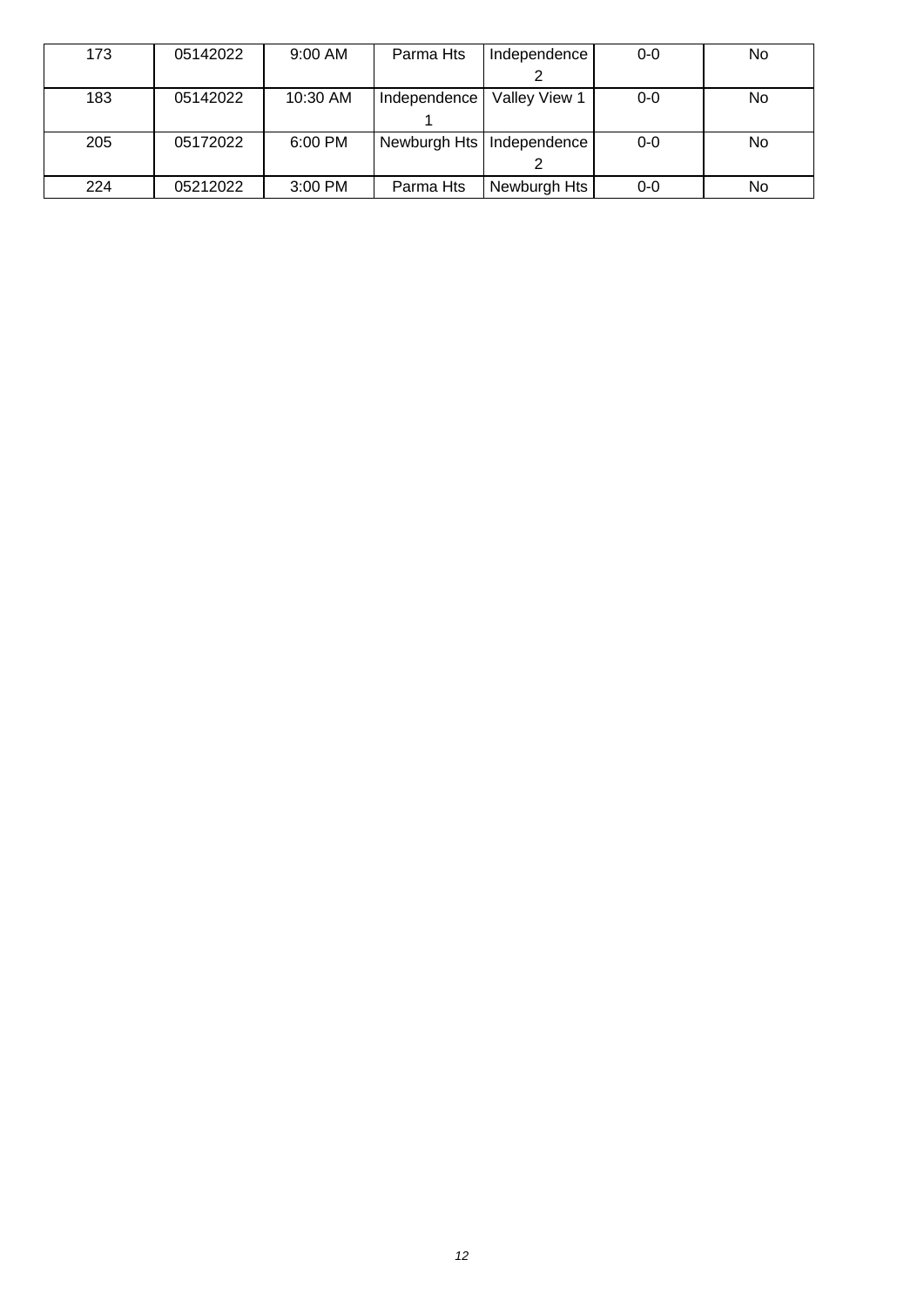#### **Girls Under 09 - Division R**

| City                   | Name                 | Color       |
|------------------------|----------------------|-------------|
| <b>Broadview Hts 1</b> | Adam Jutte           | Orange      |
| <b>Broadview Hts 2</b> | Stephen Kordella     | Purple      |
| Independence 1         | Lucija Radujkovic    | YellowBlack |
| Independence 2         | Kate Zelasko         | YellowBlack |
| Middleburg Hts 1       | <b>Terry Day</b>     | Purple      |
| Middleburg Hts 2       | <b>Trevor Koenig</b> | Gold        |
| <b>Valley View</b>     | <b>Skip Wilson</b>   | Royal       |

| Rank | City                   | <b>Wins</b> | Losses | Ties | Points |
|------|------------------------|-------------|--------|------|--------|
|      | Independence 2         |             |        |      | 13     |
|      | Independence 1         |             |        |      |        |
|      | <b>Broadview Hts 1</b> |             |        |      | 10     |
|      | <b>Valley View</b>     |             |        |      |        |
|      | Middleburg Hts 2       |             |        |      |        |
|      | <b>Broadview Hts 2</b> |             |        |      |        |
|      | Middleburg Hts 1       |             |        |      |        |

| GM# | Date     | Time     | Home                                   | Away                                   | Score         | Waiver    |
|-----|----------|----------|----------------------------------------|----------------------------------------|---------------|-----------|
| 12  | 05122022 | 7:00 PM  | Middleburg<br>Hts 1                    | Independence<br>$\overline{2}$         | $3 - 4$       | Yes       |
| 26  | 05022022 | 7:00 PM  | Independence                           | Middleburg<br>Hts <sub>2</sub>         | $3 - 2$       | <b>No</b> |
| 27  | 04262022 | 6:00 PM  | <b>Valley View</b>                     | <b>Broadview Hts</b>                   | $3-3$         | Yes       |
| 49  | 04232022 | 10:30 AM | Independence<br>$\overline{2}$         | <b>Broadview Hts</b><br>2              | $3 - 2$       | <b>No</b> |
| 50  | 04232022 | 10:30 AM | Middleburg<br>Hts <sub>2</sub>         | Middleburg<br>Hts 1                    | $1 - 1$       | <b>No</b> |
| 90  | 04302022 | 10:30 AM | <b>Broadview Hts</b>                   | Middleburg<br>Hts <sub>2</sub>         | $1 - 3$       | <b>No</b> |
| 98  | 04302022 | 12:00 PM | Independence                           | <b>Broadview Hts</b><br>2              | 4-0 - Forfeit |           |
| 99  | 04302022 | 12:00 PM | <b>Valley View</b>                     | Independence<br>$\overline{2}$         | $2 - 4$       | Yes       |
| 115 | 05042022 | 6:00 PM  | <b>Broadview Hts</b><br>$\overline{2}$ | Middleburg<br>Hts 1                    | $3 - 1$       | <b>No</b> |
| 120 | 05052022 | 6:30 PM  | Middleburg<br>Hts 2                    | <b>Valley View</b>                     | $4 - 7$       | <b>No</b> |
| 134 | 05172022 | 7:00 PM  | Middleburg<br>Hts <sub>2</sub>         | Independence<br>2                      | $3 - 3$       | Yes       |
| 142 | 05072022 | 12:00 PM | <b>Broadview Hts</b>                   | <b>Broadview Hts</b><br>$\overline{2}$ | $5-2$         | No        |
| 143 | 05072022 | 12:00 PM | <b>Valley View</b>                     | Middleburg<br>Hts 1                    | $5-4$         | Yes       |
| 156 | 05102022 | 6:00 PM  | Independence<br>2                      | Independence                           | $2 - 1$       | No        |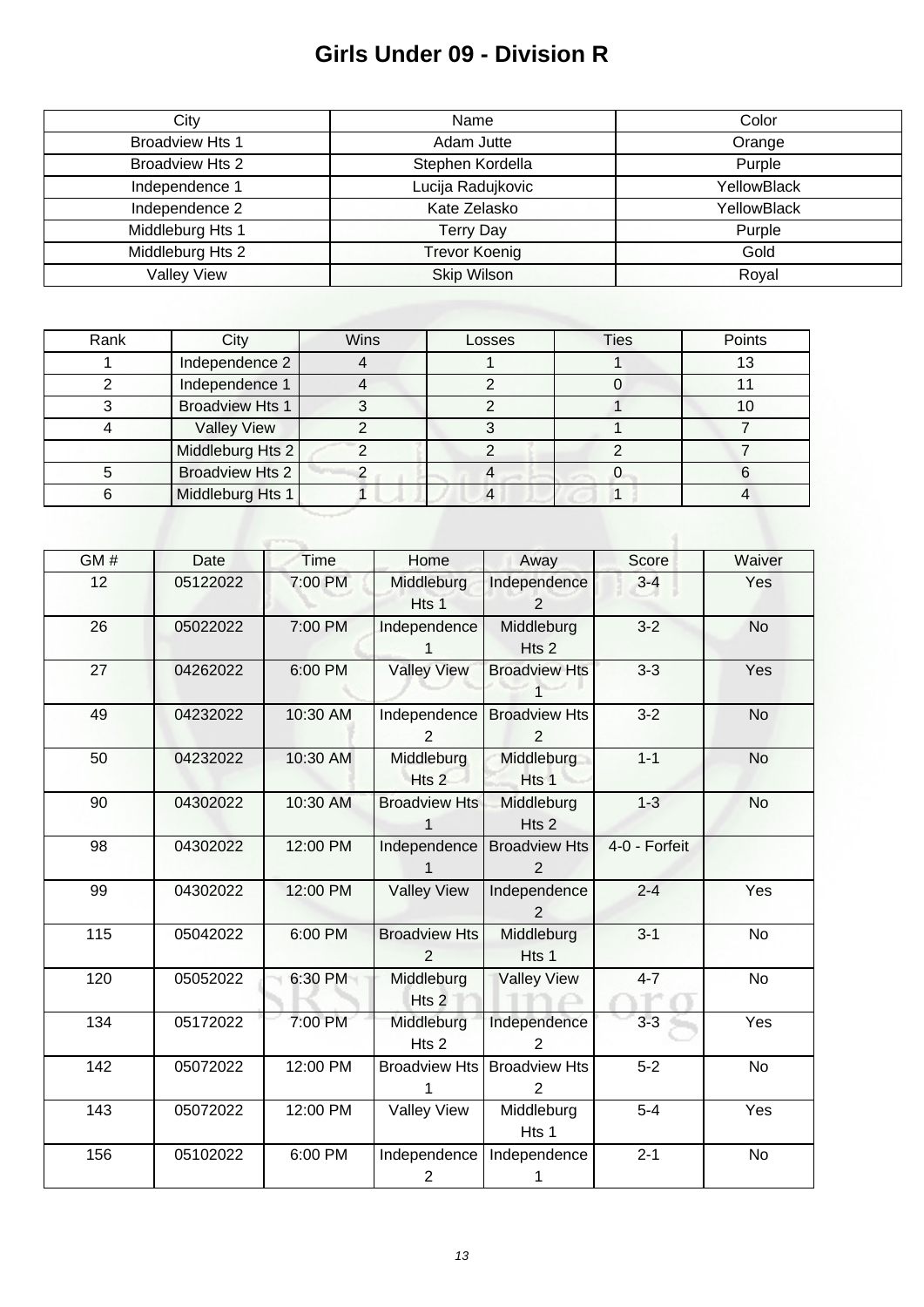| 167 | 05122022 | 7:00 PM  | Independence         | <b>Valley View</b>   | $2 - 1$       | No        |
|-----|----------|----------|----------------------|----------------------|---------------|-----------|
|     |          |          |                      |                      |               |           |
| 174 | 05132022 | 6:00 PM  | Middleburg           | Independence         | $2 - 4$       | No        |
|     |          |          | Hts 1                |                      |               |           |
| 190 | 05142022 | 12:00 PM | Independence         | <b>Broadview Hts</b> | $1 - 6$       | No.       |
|     |          |          |                      |                      |               |           |
| 195 | 05142022 | 1:30 PM  | <b>Broadview Hts</b> | <b>Valley View</b>   | $2 - 1$       | Yes       |
|     |          |          |                      |                      |               |           |
| 206 | 05172022 | 6:00 PM  | Broadview Hts        | Independence         | $1 - 0$       | <b>No</b> |
|     |          |          |                      |                      |               |           |
| 208 | 05192022 | 5:30 PM  | Middleburg           | <b>Broadview Hts</b> | $5 - 1$       | Yes       |
|     |          |          | Hts 1                |                      |               |           |
| 230 | 05212022 | 12:00 PM | <b>Broadview Hts</b> | Middleburg           | 0-4 - Forfeit |           |
|     |          |          |                      | Hts 2                |               |           |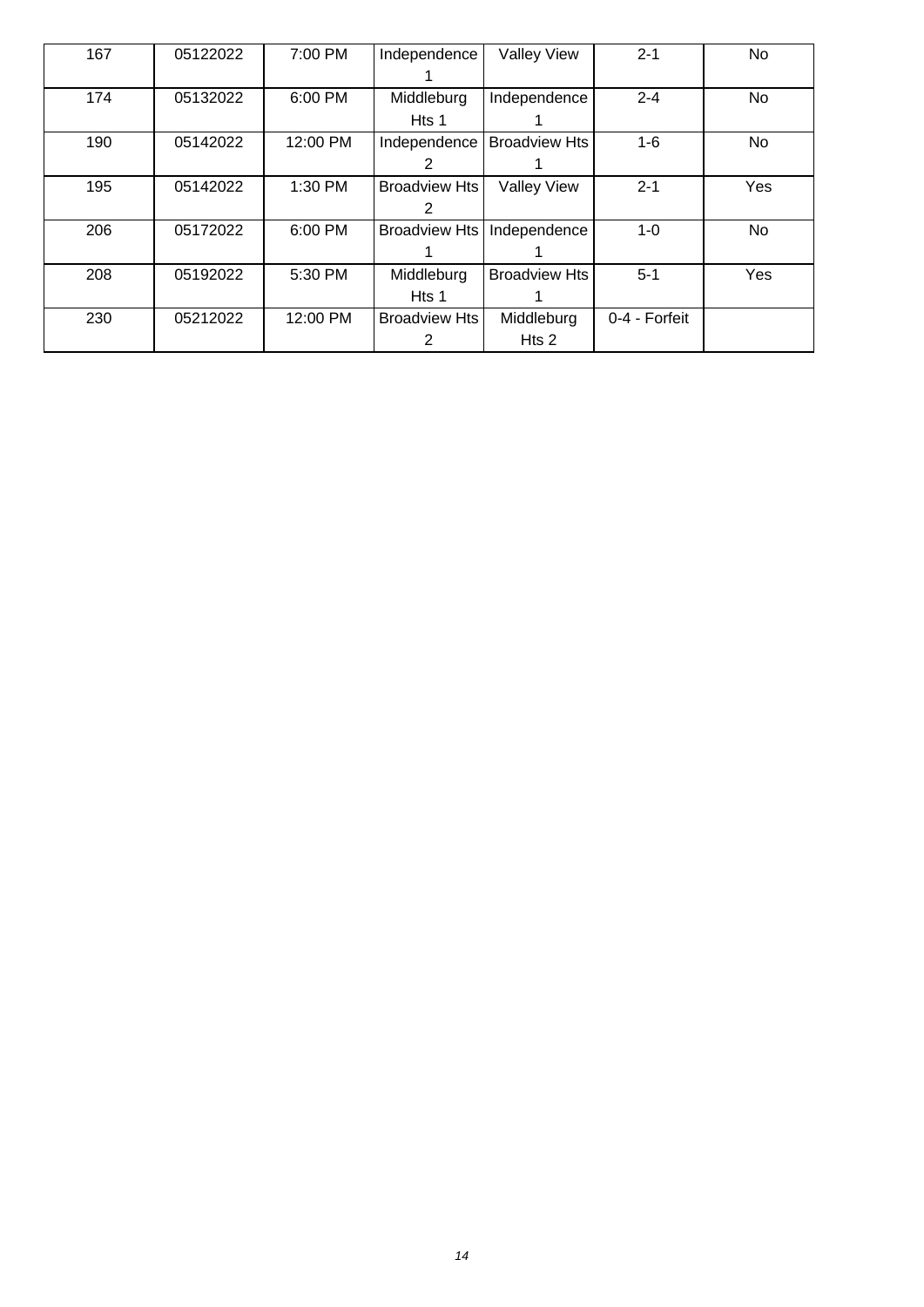#### **Girls Under 09 - Division W**

| Citv                   | Name           | Color      |
|------------------------|----------------|------------|
| <b>Broadview Hts 1</b> | Katie Garvas   | Royal Blue |
| <b>Broadview Hts 2</b> | Aleks NikolicA | Red        |
| <b>Broadview Hts 3</b> | Ed Rose        | Lime Green |
| Parma Hts              | Jason Worgull  | Navv       |
| Seven Hills            | Rach Sheha     | Purple     |

| Rank | City                   | <b>Wins</b> | Losses | <b>Ties</b> | Points |
|------|------------------------|-------------|--------|-------------|--------|
|      | Parma Hts              |             |        |             | 16     |
|      | <b>Broadview Hts 3</b> |             |        |             |        |
|      | <b>Broadview Hts 2</b> |             |        |             |        |
|      | <b>Broadview Hts 1</b> |             |        |             |        |
|      | Seven Hills            |             |        |             |        |

| GM# | Date     | Time     | Home                                   | Away                                            | Score    | Waiver    |
|-----|----------|----------|----------------------------------------|-------------------------------------------------|----------|-----------|
| 6   | 05112022 | 6:00 PM  | $\mathbf{1}$                           | Broadview Hts Broadview Hts<br>3                | $3 - 4$  | <b>No</b> |
| 13  | 05102022 | 7:00 PM  | Parma Hts                              | <b>Broadview Hts</b><br>$\overline{2}$          | $2 - 0$  | Yes       |
| 65  | 05172022 | 6:00 PM  | <b>Broadview Hts</b><br>$\overline{2}$ | <b>Broadview Hts</b>                            | $2 - 6$  | <b>No</b> |
| 69  | 04232022 | 12:00 PM | <b>Broadview Hts</b><br>3              | Seven Hills                                     | $4 - 3$  | <b>No</b> |
| 77  | 04292022 | 6:30 PM  | <b>Seven Hills</b>                     | Parma Hts                                       | $1 - 7$  | Yes       |
| 91  | 04302022 | 10:30 AM | Parma Hts                              | <b>Broadview Hts</b>                            | $3-3$    | <b>No</b> |
| 109 | 04302022 | 3:00 PM  | Seven Hills                            | <b>Broadview Hts</b><br>$\overline{2}$          | $0 - 8$  | Yes       |
| 112 | 05032022 | 6:00 PM  | 2                                      | Broadview Hts Broadview Hts<br>3                | $4-0$    | <b>No</b> |
| 121 | 05062022 | 6:00 PM  | <b>Broadview Hts</b>                   | Seven Hills                                     | $7-0$    | Yes       |
| 135 | 05072022 | 10:30 AM | <b>Broadview Hts</b><br>3              | Parma Hts                                       | $2 - 10$ | Yes       |
| 166 | 05122022 | 6:00 PM  | Parma Hts                              | Seven Hills                                     | $9-0$    | Yes       |
| 201 | 05142022 | 3:00 PM  | 3                                      | Broadview Hts   Broadview Hts                   | $0-7$ *  | No        |
| 202 | 05242022 | 6:30 PM  | <b>Broadview Hts</b><br>2              | Parma Hts                                       | $1 - 3$  | No        |
| 231 | 05212022 | 12:00 PM | Seven Hills                            | <b>Broadview Hts</b><br>3                       | $0 - 5$  | Yes       |
| 237 | 05212022 | 3:00 PM  | 1                                      | Broadview Hts   Broadview Hts<br>$\overline{2}$ | $2 - 3$  | No        |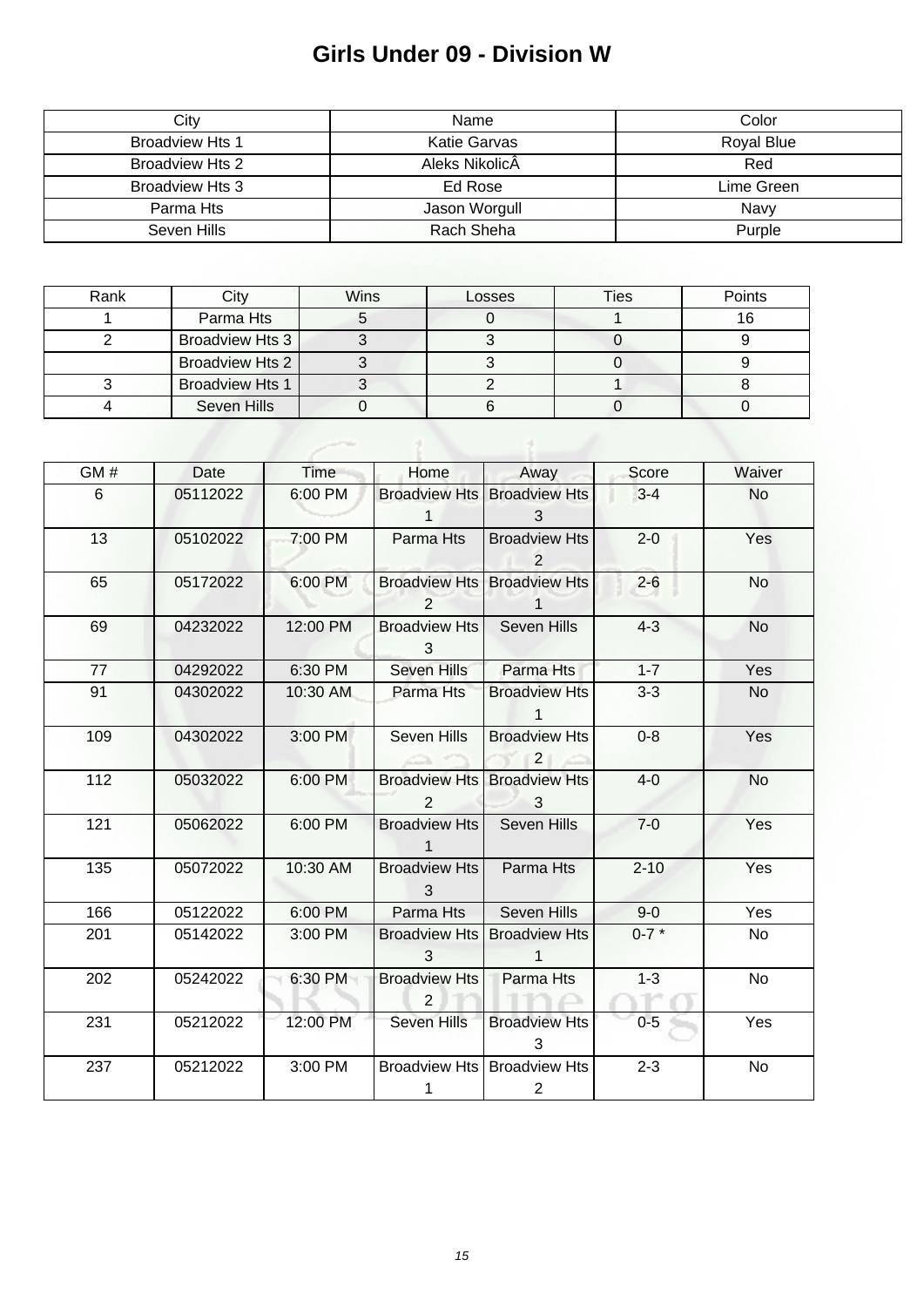| City                   | Name                          | Color       |
|------------------------|-------------------------------|-------------|
| <b>Broadview Hts 1</b> | Tina Mihalek                  | Purple      |
| <b>Broadview Hts 2</b> | Angela Monateri David Johnson | <b>Blue</b> |
| <b>Brooklyn Hts</b>    | Mandi Apathy                  | NavyGold    |
| Independence           | <b>Chuck Noll</b>             | YellowBlack |
| Parma Hts              | Mary Levy                     | Navv        |
| Seven Hills            | Rach Sheha                    | Purple      |

| Rank | City                   | <b>Wins</b> | Losses | <b>Ties</b> | Points |  |
|------|------------------------|-------------|--------|-------------|--------|--|
|      | <b>Brooklyn Hts</b>    |             |        |             | 16     |  |
|      | Parma Hts              |             |        |             | 13     |  |
|      | Independence           |             |        |             |        |  |
|      | <b>Broadview Hts 1</b> |             |        |             |        |  |
|      | Seven Hills            |             |        |             |        |  |
|      | <b>Broadview Hts 2</b> |             |        |             |        |  |
|      |                        |             |        |             |        |  |

| GM# | Date     | Time     | Home                                   | Away                                   | Score         | Waiver    |
|-----|----------|----------|----------------------------------------|----------------------------------------|---------------|-----------|
| 7   | 05172022 | 7:00 PM  | <b>Broadview Hts</b>                   | <b>Broadview Hts</b><br>2              | $5-0$         | <b>No</b> |
| 21  | 04092022 | 12:00 PM | <b>Brooklyn Hts</b>                    | Independence                           | $3 - 1$       | Yes       |
| 28  | 05052022 | 7:00 PM  | Parma Hts                              | <b>Seven Hills</b>                     | $4 - 1$       | <b>No</b> |
| 59  | 04232022 | 12:00 PM | <b>Brooklyn Hts</b>                    | <b>Broadview Hts</b><br>2              | $4-0$         | Yes       |
| 66  | 04232022 | 1:30 PM  | <b>Seven Hills</b>                     | Independence                           | $0-9*$        | <b>No</b> |
| 67  | 04232022 | 1:30 PM  | Parma Hts                              | <b>Broadview Hts</b>                   | $5-0$         | <b>No</b> |
| 73  | 04262022 | 6:30 PM  | <b>Seven Hills</b>                     | <b>Brooklyn Hts</b>                    | $0 - 1$       | <b>No</b> |
| 92  | 04302022 | 10:30 AM | Independence                           | <b>Broadview Hts</b><br>$\overline{2}$ | $5-0$         | Yes       |
| 105 | 04302022 | 1:30 PM  | <b>Brooklyn Hts</b>                    | Parma Hts                              | $3 - 2$       | <b>No</b> |
| 106 | 04302022 | 1:30 PM  | <b>Seven Hills</b>                     | <b>Broadview Hts</b>                   | $5-0$         | Yes       |
| 126 | 05072022 | 9:00 AM  | <b>Broadview Hts</b><br>$\overline{2}$ | Parma Hts                              | $0 - 7$       | Yes       |
| 136 | 05072022 | 10:30 AM | <b>Broadview Hts</b><br>1              | Independence                           | $1-6$         | <b>No</b> |
| 162 | 05112022 | 7:00 PM  | Independence                           | <b>Seven Hills</b>                     | $2 - 1$       | <b>No</b> |
| 175 | 05132022 | 6:00 PM  | <b>Broadview Hts</b><br>1              | <b>Brooklyn Hts</b>                    | $0 - 5$       | No.       |
| 176 | 05142022 | 9:00 AM  | <b>Broadview Hts</b><br>$\overline{2}$ | <b>Seven Hills</b>                     | 0-4 - Forfeit |           |
| 184 | 05142022 | 10:30 AM | Independence                           | Parma Hts                              | $0 - 7$       | Yes       |
| 217 | 05212022 | 9:00 AM  | <b>Broadview Hts</b><br>$\overline{2}$ | <b>Broadview Hts</b>                   | $2 - 7$       | No        |
| 232 | 05212022 | 12:00 PM | Parma Hts                              | <b>Brooklyn Hts</b>                    | $1 - 1$       | <b>No</b> |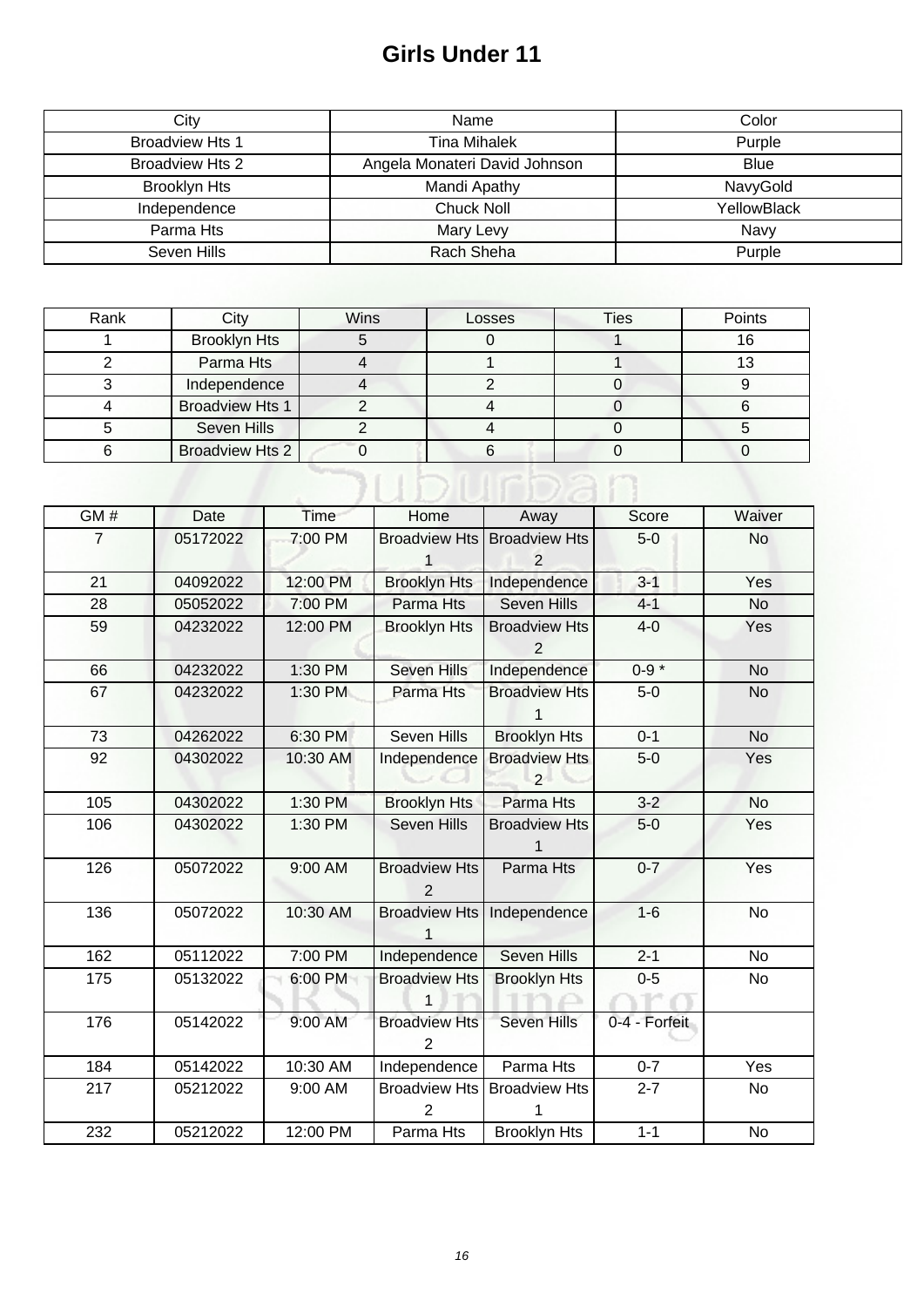| City                   | Name                 | Color           |
|------------------------|----------------------|-----------------|
| <b>Broadview Hts 1</b> | Craig Tobias         | Purple          |
| <b>Broadview Hts 2</b> | Ivan Matic           | Red             |
| <b>Broadview Hts 3</b> | Kelly Rezny          | Lime            |
| Macedonia              | Tina Pudelski        | Green           |
| Middleburg Hts         | Craig Schultz        | Green           |
| Newburgh Hts           | Mikki Somodji        | <b>Sky Blue</b> |
| Parma Hts              | <b>Matt McGinnis</b> | Navy            |

| Rank | City                   | <b>Wins</b> | Losses | Ties | Points |
|------|------------------------|-------------|--------|------|--------|
|      | Parma Hts              |             |        |      | 18     |
|      | <b>Broadview Hts 2</b> |             |        |      |        |
|      | Newburgh Hts           |             |        |      |        |
|      | <b>Broadview Hts 3</b> |             |        |      |        |
|      | Middleburg Hts         |             |        |      |        |
|      | <b>Broadview Hts 1</b> |             |        |      |        |
|      | Macedonia              |             |        |      |        |

| GM# | Date     | Time     | Home                                   | Away                                   | Score         | Waiver    |
|-----|----------|----------|----------------------------------------|----------------------------------------|---------------|-----------|
| 14  | 05282022 | 10:30 AM | <b>Broadview Hts</b><br>$\overline{2}$ | Middleburg<br><b>Hts</b>               | 4-0 - Forfeit |           |
| 29  | 05122022 | 7:00 PM  | Broadview Hts                          | <b>Broadview Hts</b><br>3              | $4 - 7$       | <b>No</b> |
| 34  | 04272022 | 6:00 PM  | Newburgh Hts                           | Macedonia                              | $9 - 4$       | <b>No</b> |
| 51  | 04232022 | 10:30 AM | <b>Broadview Hts</b><br>3              | Parma Hts                              | $3 - 18$      | Yes       |
| 68  | 04232022 | 1:30 PM  | Macedonia                              | <b>Broadview Hts</b><br>$\mathbf{1}$   | $2 - 8$       | Yes       |
| 70  | 04232022 | 3:00 PM  | Middleburg<br><b>Hts</b>               | Newburgh Hts                           | $1 - 10*$     | <b>No</b> |
| 72  | 04262022 | 6:00 PM  | <b>Broadview Hts</b><br>3              | Newburgh Hts                           | $4 - 10$      | Yes       |
| 93  | 04302022 | 10:30 AM | Newburgh Hts                           | Parma Hts                              | $2 - 9$       | Yes       |
| 100 | 04302022 | 12:00 PM | <b>Broadview Hts</b><br>$\overline{2}$ | <b>Broadview Hts</b><br>3              | $8 - 4$       | <b>No</b> |
| 110 | 04302022 | 3:00 PM  | Middleburg<br><b>Hts</b>               | Macedonia                              | $7-0$         | Yes       |
| 116 | 05042022 | 6:00 PM  | Macedonia                              | <b>Broadview Hts</b><br>$\overline{2}$ | $1 - 8$       | Yes       |
| 144 | 05072022 | 12:00 PM | <b>Broadview Hts</b><br>2              | <b>Broadview Hts</b>                   | $6 - 3$       | <b>No</b> |
| 145 | 05252022 | 6:30 PM  | Macedonia                              | <b>Broadview Hts</b><br>3              | $2 - 12$      | Yes       |
| 152 | 05182022 | 6:00 PM  | Middleburg<br><b>Hts</b>               | Parma Hts                              | $1 - 10$      | Yes       |
| 185 | 05142022 | 10:30 AM | <b>Broadview Hts</b><br>1              | Newburgh Hts                           | $2 - 6$       | No        |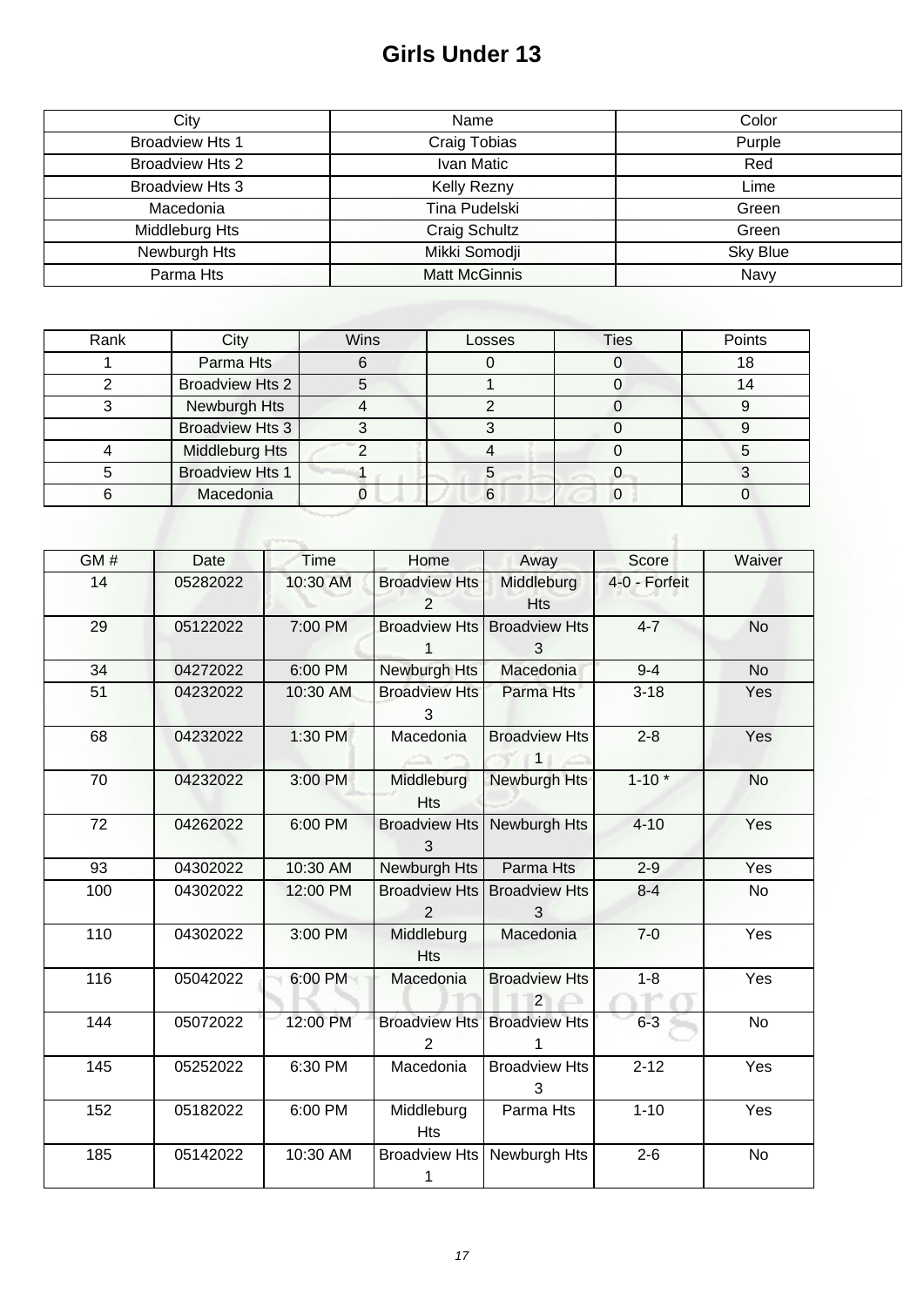| 186 | 05142022 | 10:30 AM | Parma Hts            | <b>Broadview Hts</b> | $9-0$         | Yes |
|-----|----------|----------|----------------------|----------------------|---------------|-----|
|     |          |          |                      |                      |               |     |
| 196 | 05142022 | 1:30 PM  | <b>Broadview Hts</b> | Middleburg           | $12 - 1$      | Yes |
|     |          |          |                      | <b>Hts</b>           |               |     |
| 209 | 05192022 | 6:00 PM  | Parma Hts            | <b>Broadview Hts</b> | $15-0$        | Yes |
|     |          |          |                      |                      |               |     |
| 225 | 05212022 | 10:30 AM | <b>Broadview Hts</b> | Middleburg           | 0-4 - Forfeit |     |
|     |          |          |                      | <b>Hts</b>           |               |     |
| 226 | 05212022 | 10:30 AM | Parma Hts            | Macedonia            | $10-1$        | Yes |
| 233 | 05212022 | 12:00 PM | Newburgh Hts         | <b>Broadview Hts</b> | $5 - 7$       | Yes |
|     |          |          |                      |                      |               |     |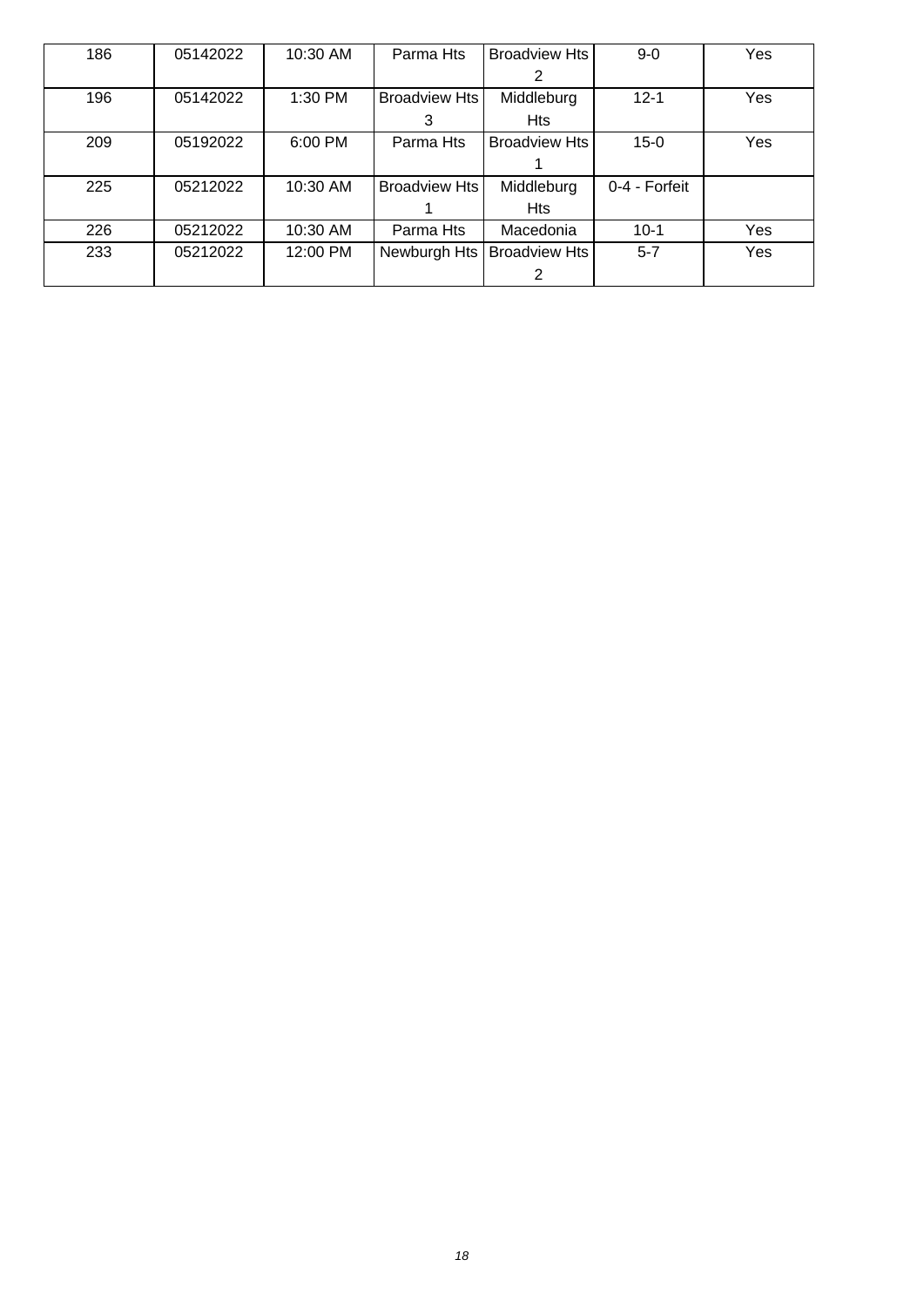| City                 | Name             | Color        |
|----------------------|------------------|--------------|
| <b>Broadview Hts</b> | Jeremy Mathis    | Orange       |
| Middleburg Hts 1     | Jill Kupchik     | Red          |
| Middleburg Hts 2     | David Dadante    | <b>Black</b> |
| Parma Hts            | Chris Vassanelli | Navy         |

| Rank | City                 | <b>Wins</b> | Losses | <b>Ties</b> | Points |
|------|----------------------|-------------|--------|-------------|--------|
|      | Middleburg Hts 1     |             |        |             | 18     |
|      | Parma Hts            |             |        |             | م 1    |
|      | <b>Broadview Hts</b> |             |        |             |        |
|      | Middleburg Hts 2     |             |        |             |        |

| GM# | Date     | Time     | Home                           | Away                           | Score      | Waiver    |
|-----|----------|----------|--------------------------------|--------------------------------|------------|-----------|
| 22  | 05282022 | 12:00 PM | <b>Broadview Hts</b>           | Middleburg<br>Hts <sub>2</sub> | $1 - 1$    | <b>No</b> |
| 30  | 05192022 | 7:00 PM  | Middleburg<br>Hts 1            | Parma Hts                      | $4 - 2$    | Yes       |
| 60  | 04232022 | 12:00 PM | Parma Hts                      | <b>Broadview Hts</b>           | $8 - 4$    | <b>No</b> |
| 94  | 04302022 | 10:30 AM | Middleburg<br>Hts <sub>2</sub> | Parma Hts                      | $2 - 9$    | Yes       |
| 101 | 04302022 | 12:00 PM | Middleburg<br>Hts 1            | <b>Broadview Hts</b>           | $8-0$      | Yes       |
| 117 | 05172022 | 6:00 PM  | Middleburg<br>Hts <sub>2</sub> | Middleburg<br>Hts 1            | $1 - 16$   | Yes       |
| 137 | 05232022 | 6:00 PM  | Parma Hts                      | Middleburg<br>Hts 1            | $2 - 3$    | <b>No</b> |
| 146 | 05232022 | 6:00 PM  | Middleburg<br>Hts 2            | <b>Broadview Hts</b>           | $1 - 5$ ** | <b>No</b> |
| 191 | 05142022 | 12:00 PM | <b>Broadview Hts</b>           | Parma Hts                      | $4 - 7$    | <b>No</b> |
| 197 | 05162022 | 6:00 PM  | Middleburg<br>Hts 1            | Middleburg<br>Hts <sub>2</sub> | $7 - 1$    | Yes       |
| 207 | 05182022 | 6:00 PM  | <b>Broadview Hts</b>           | Middleburg<br>Hts 1            | $1 - 11$   | Yes       |
| 218 | 05212022 | 9:00 AM  | Parma Hts                      | Middleburg<br>Hts <sub>2</sub> | $12 - 3$   | Yes       |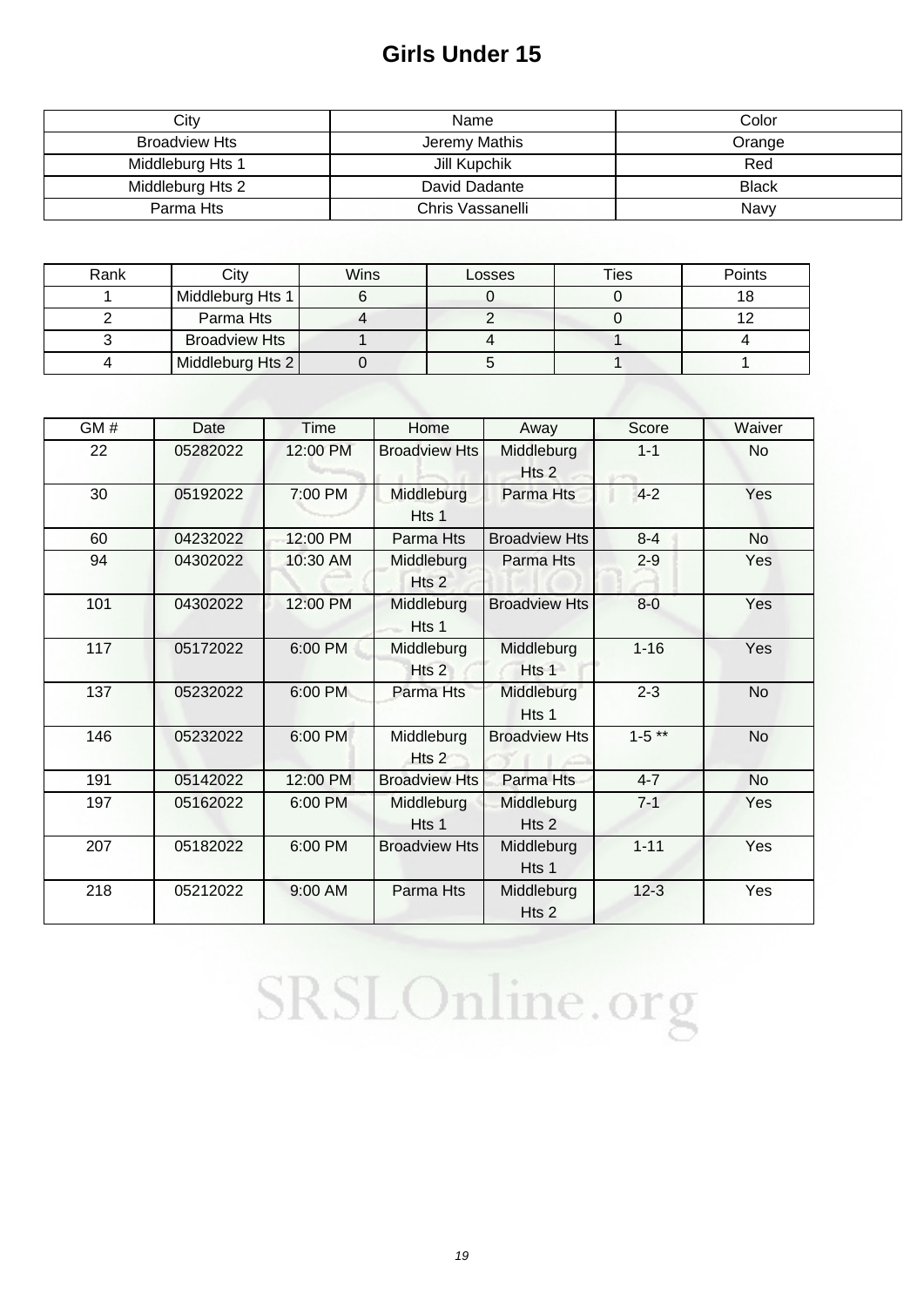#### **Glossary**

This glossary defines a list of terms used within this document.

Forfeit - Game was forfeit. See Rules 4 a & b under Rules of Administration.

\* - Score Differential was not waived. See Rule 5 e under Rules of Administration.

\*\* - Score Correction Posted. Correction issued by C & D Commission or Board.